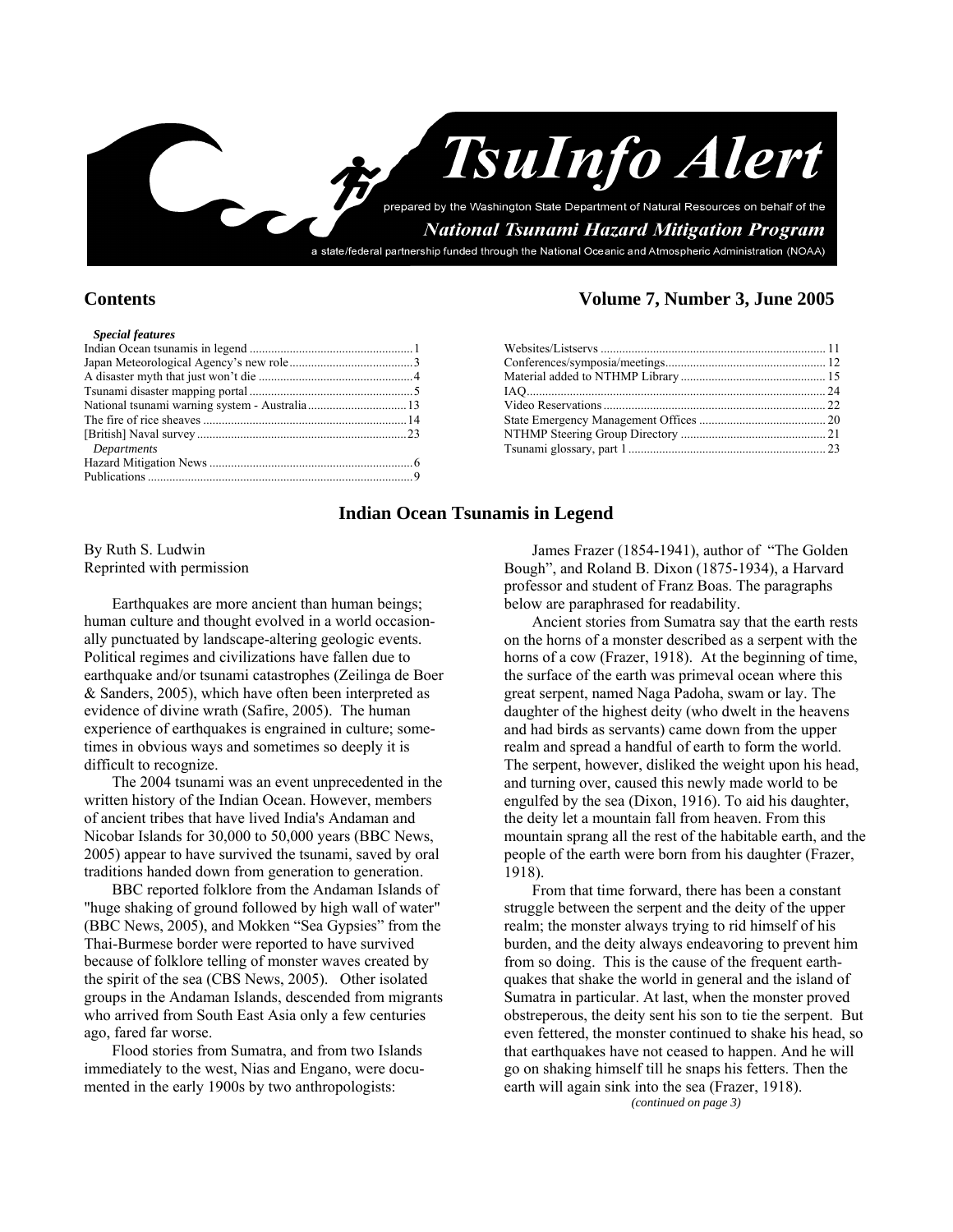*TsuInfo Alert*

is prepared by the Washington State Department of Natural Resources on behalf of the National Tsunami Hazard Mitigation Program, a State/Federal Partnership funded through the National Oceanic and Atmospheric Administration (NOAA).

It is assembled by Lee Walkling, Librarian, and is published bi-monthly by the Washington Department of Natural Resources, Division of Geology and Earth Resources*.* 

This publication is free upon request and is available in print (by surface mail), electronically (by e-mail), and at http://www.dnr.wa.gov/geology/tsuinfo/index.html. Participants in the TsuInfo program can request copies of reports listed in this issue from: Washington Geology Library Washington Department of Natural Resources Division of Geology and Earth Resources 1111 Washington Street SE, MS 47007 Olympia, WA 98504-7007 360/902-1473 fax: 360/902-1785 e-mail: lee.walkling@wadnr.gov

> The views expressed herein are those of the authors and not necessarily those of NOAA, the Washington Department of Natural Resources, or other sponsors of



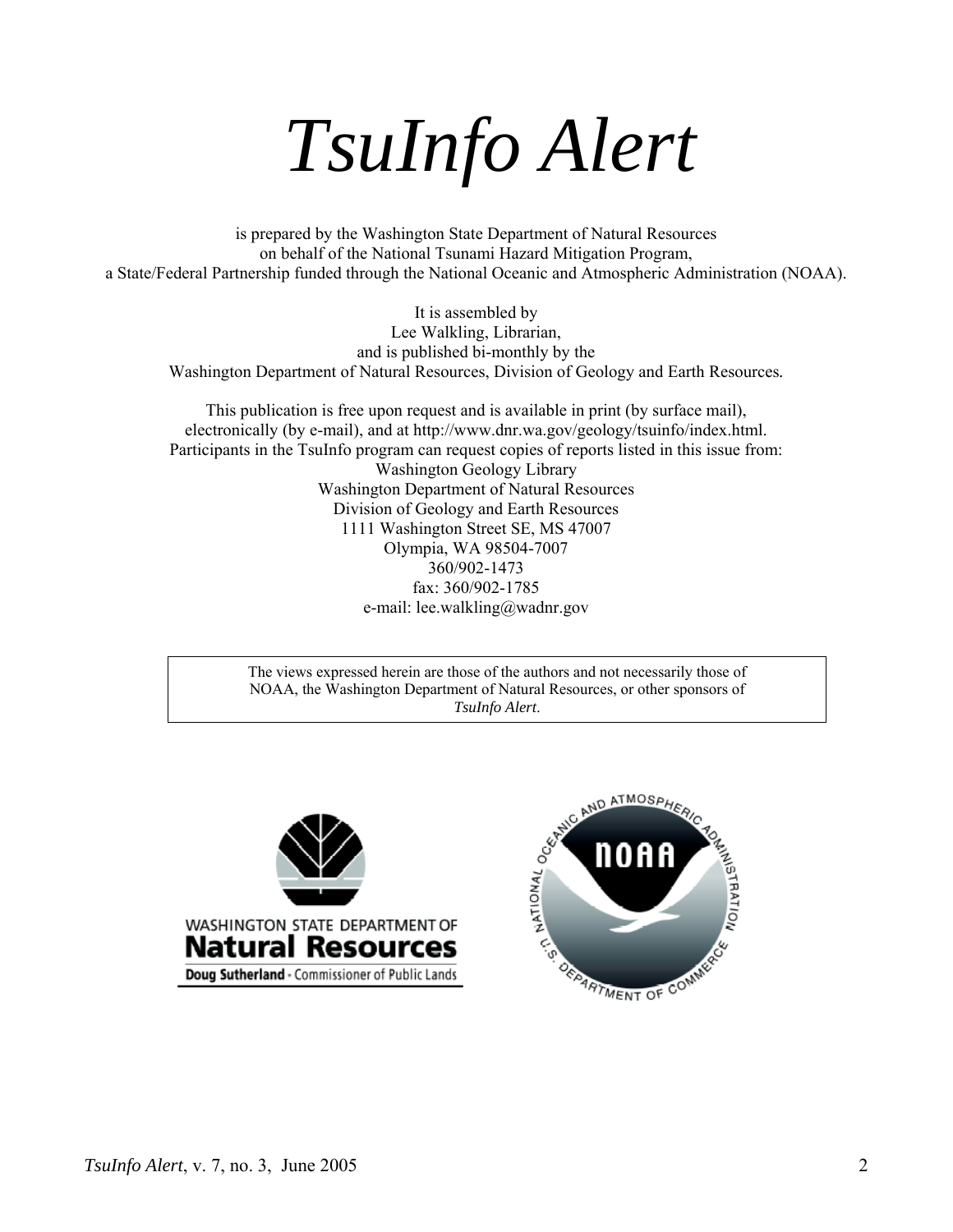### *(continued from page 1)*

From Nias, an island to the west of Sumatra, a story tells of an argument between the mountains as to which was the highest. This vexed their great ancestor Balugu Luomewona, and in his vexation he said, "Ye mountains, I will cover you all!" So he took a golden comb and threw it into the sea, and it became a huge crab, which stopped up the sluices whereby the waters of the sea usually run away. The consequences of the stoppage were disastrous. The ocean rose higher and higher till only the tops of two or three mountains in Nias still stood above the heaving billows. All the people who with their cattle had escaped to these mountains were saved, and all the rest were drowned (Frazer, 1918).

The natives of Engano, another island to the west of Sumatra and close to the epicenter of the 2004 earthquake, also tell the story of a great flood. The tide rose so high, they say, that it overflowed the island and every living being was drowned, except one woman. She owed her preservation to the fortunate circumstance that, as she drifted along on the tide, her hair caught in a thorny tree and she clung there. When the flood abated, she came down from the tree, and saw with sorrow that she was left all alone in the world. Feeling the pangs of hunger, she wandered inland to search for food but, finding nothing to eat, she returned disconsolately to the beach, where she hoped to catch a fish. She saw a fish, but when she tried to catch it, the creature glided into one of the corpses that were floating on the water or weltering on the shore. Not to be balked, the woman picked up a stone and struck the corpse a smart blow therewith. The fish leaped from its hiding-place and made off inland. The woman followed, but had hardly taken a few steps when, to her great surprise, she met a living man. When she asked him where he had come from, he answered that somebody had knocked on his dead body, and therefore he had returned to life. Together they resolved to try whether they could not restore all the other dead to life in like manner by knocking on their corpses with stones. No sooner said than done. The drowned men and women revived under the knocks, and thus the island was re-peopled after the great flood (Frazer, 1918).

#### References:

BBC News, Tsunami Folklore saved Islanders, UK Edition, Jan. 20, 2005, 00:35 GMT, http://news.bbc.co.uk/1/hi/world/

south  $a$ sia/4181855.stm (2005).

- CBS News, Sea Gypsies see signs in the waves, 60 Minutes, March 20, 2005, http://www.cbsnews.com/stories/2005/ 03/18/60minutes/main681558.shtml (2005).
- Dixon, R. B., 1916, Oceanic [Mythology], Cooper Square Publishers, New York http://sacredtexts.com/pac/om/om16.htm
- Frazier, J. G., 1918, Folklore in the Old Testament, Studies in Comparative Religion, Legend & Law, Macmillan, London. http://www.creationism.org/flood/FrazerFol kloreOT\_4.htm#FrazerOT4\_StoriesIndianAr chiplgo
- Safire, W., Post-tsunami suffering not God's punishment, New York Times, Jan. 10, 2005, http://www.azstarnet.com/dailystar/

printDS/56280.php (2005).

Zeilinga de Boer, J.; Sanders, D. T., 2005, Earthquakes in Human History, Princeton University Press, Princeton and Oxford.

Expanded from Ludwin, Ruth S. and others, 2005, Dating the 1700 Cascadia earthquake— Great coastal earthquakes in native stories: Seismological Research Letters, v. 76, no. 2, p. 140-148, Seismological Society of America. Reprinted with permission. ♦

*See also* story on page 14: Fire of Rice Sheaves

**Japan Meteorological Agency's new role**  "From March of this year [2005], the JMA will take on the role of Tsunami Information Center for the northeastern Pacific region stretching from the Kamchatka peninsula to Papua New Guinea." From: Asia Pacific Perspectives, v. 2, no. 12, p.

"Tsunami Watch Information (TWI) is provided to the countries of the Indian Ocean region from JMA in collaboration with PTWC of U.S. on an interim basis prior to the establishment of the tsunami earth warning system in the region. TWI should be regarded as a reference material for the disaster prevention authorities of the recipient countries to issue tsunami warnings on their own initiative and responsibility."

From: tsunamiwarning-ioc-en $@$ lists.unesco.org  $(April 28, 2005)$ 

17.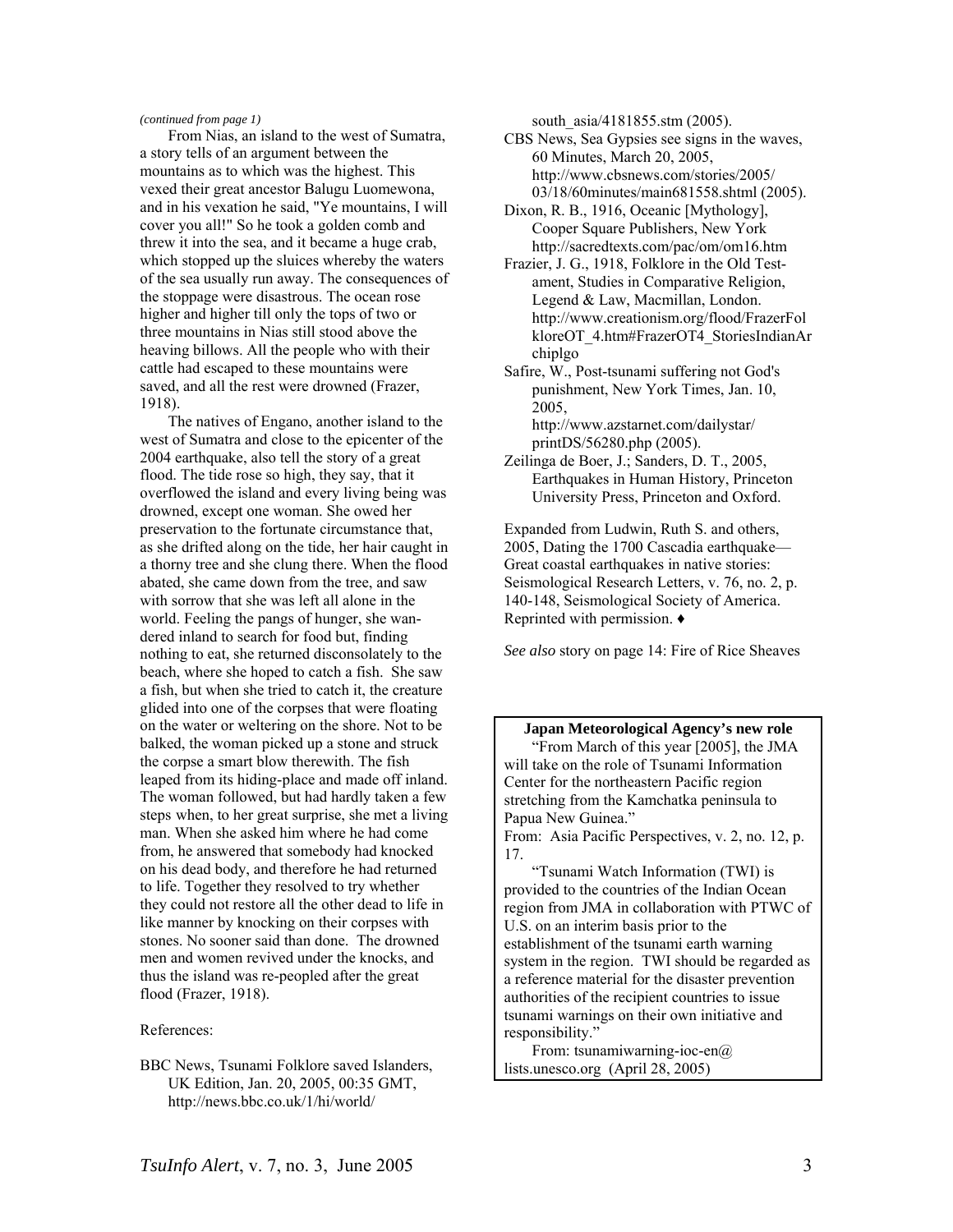### **A disaster myth that just won't die—Mass burials and the dignity of disaster victim** By Donna Eberwine

It was South Asia's worst natural disaster in memory—the earthquake and tidal wave that claimed more than 250,000 lives in a dozen countries last December. But as the death toll climbed in the days following the disaster, media reports warned that a second calamity was in the making: dangerous disease outbreaks caused by the legions of rotting bodies.

"International organizations urged that the thousands of bloated corpses littering beaches, streets and makeshift morgues be disposed of quickly to stem the threat of disease," one news agency reported. Other media reports were equally alarming. One quoted a microbiologist saying that "There is a very high risk of epidemics breaking out in all these places. Decaying bodies are bacteria factories. The bodies must be quickly disposed of." Another noted, "Worried that rotting corpses could take more lives by spreading disease, health officials ordered them collected in city trucks and dumped in mass graves."

The notion that dead bodies pose an urgent health threat in the aftermath of a disaster is one of several enduring myths about disasters and relief efforts that live on. Survivors, however, are much more likely to be a source of disease outbreaks. Most victims of natural disasters die of trauma, drowning or burns rather than from infection, and victims are no more likely to carry infectious agents than survivors. Someone who died without cholera is not likely to produce it after they are dead.

An environmental epidemiologist at the London School of Hygiene and Tropical Medicine reviewed the scientific evidence on the issue in a recent article in the Pan American Journal of Public Health. "The microorganisms involved in decomposition are not the kind that cause disease." "And most viruses and bacteria that do cause disease cannot survive very long in a dead body." An exception is the human immunodeficiency virus, HIV, which has been shown to live up to 16 days in a corpse, but only under refrigeration. He points out that bloodborne viruses, such as HIV and hepatitis B and C, as well as tuberculosis and gastrointestinal infections, do pose a slight risk for relief workers charged with handling bodies. But the risk of contagion can be minimized with basic precautions and proper hygiene.

One valid concern is that fecal matter from decomposing bodies may contaminate water.

Getting clean water to people should be a high priority, regardless of the source of contamination.

Despite the scientific evidence, the belief that dead bodies spread disease remains a chronic problem in disaster relief efforts. Alarming reports in the media about the risk of massive disease outbreaks can prompt authorities to rush to bury bodies in mass graves. This adds to the survivors' anguish and to the chaos. It becomes one more blow to the affected population.

#### Seeking closure

There is a larger problem: mass burials and cremations can make identification of remains all but impossible and they prevent survivors from burying loved ones according to local customs and beliefs. Survivors have a strong psychological need to identify lost loved ones and to grieve for them in customary ways. Every survivor's hope is, of course, that they will find someone alive. But when that hope fades, there is a nearly universal human need to learn the fate of a missing loved one and to somehow say good-bye. This need must be recognized along with all the other needs that people have in the aftermath of a disaster. This is why following the recent tsunami disaster, countries with specialized forensic identification teams and technology offered their services to the affected countries in support of the disaster recovery effort.

Failure to find and identify a victim can have material consequences as well, leaving survivors in a kind of legal limbo with respect to property ownership, inheritance, or family benefits. In many cases, these problems add to the economic hardship caused by the disaster itself. Although authorities may feel public pressure to dispose of bodies quickly, families, neighbors and immediate community members are likely to resist efforts to bury victims en masse. Following Hurricane Jeanne in Haiti last September, residents of Gonaives reportedly stoned a truck trying to dump corpses into a mass grave.

Much of the news coverage of the tsunami catastrophe propagated the myth of dead bodies and epidemics, particularly in the first days following the disaster. But the coverage also reflected the enormous importance survivors place on identifying lost loved ones. Media reports were filled with stories and images of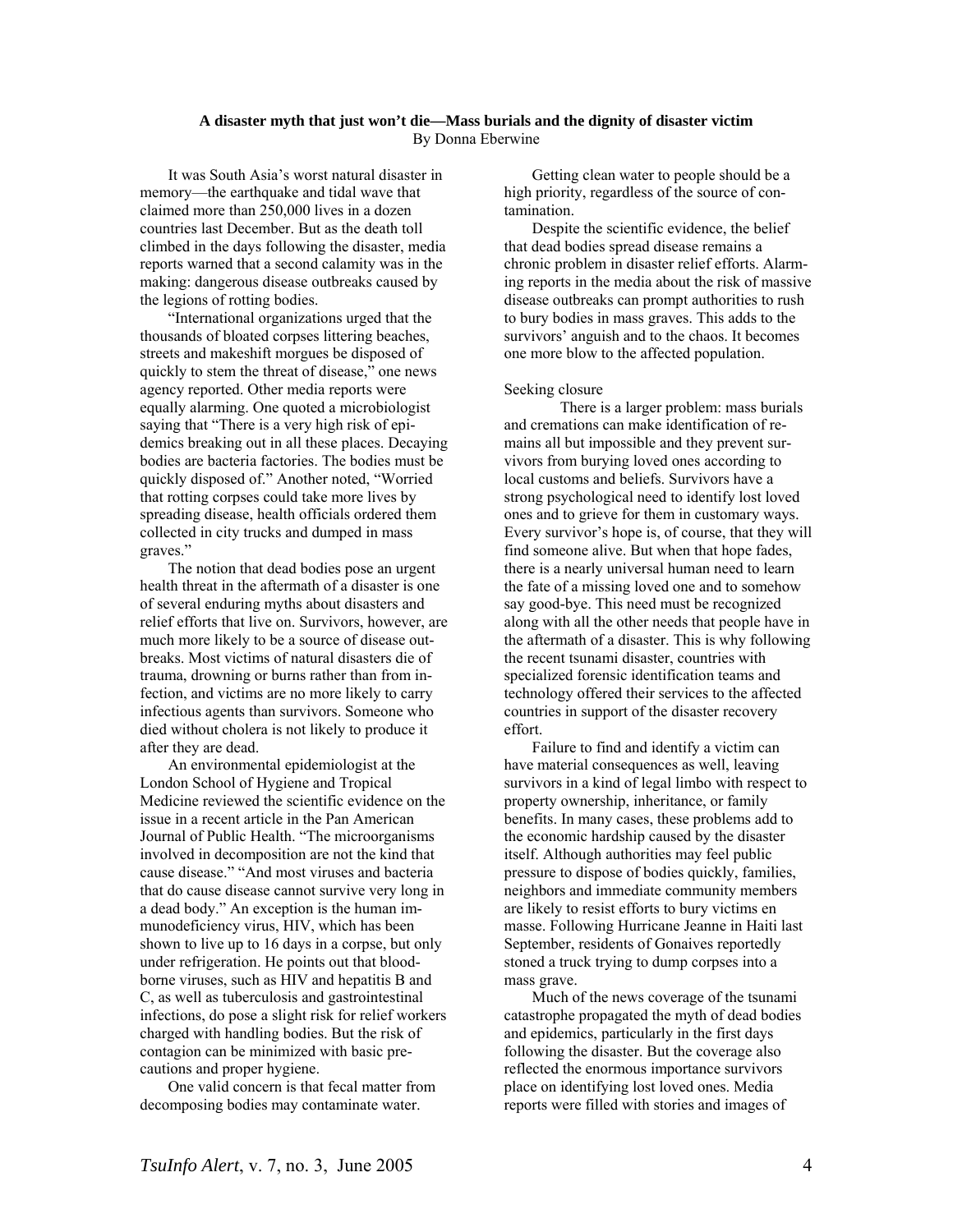survivors searching desperately in hospitals and morgues, perusing bulletin boards with victims' photos, and posting pleas on the Internet for help in finding lost loved ones. They also showed many instances in which relief workers tried to facilitate this process.

In disaster and emergency situations that produce mass casualties, dealing with large numbers of corpses is a critical challenge for disaster relief. The approach to this task should recognize the rights of survivors and be based on scientific evidence, which is widely available, rather than on unfounded fears.

Read more about infectious disease risks from dead bodies following natural disasters in an article by Oliver Morgan published in the Pan American Journal of Public Health (http://publications.paho.org/english/dead\_bodie s.pdf). An editorial in the same issue of the Journal on topic is online at http://publications.paho.org/english/editorial\_dea d bodies.pdf. Finally, the new PAHO/WHO publication Management of Dead Bodies in Disaster Situation is available in full text on the

web: www.paho.org/English/dd/ped/ManejoCadaveres

.htm.

From: Disasters—Preparedness and Mitigation in the Americas, issue 98, January 2005. Full-text:

http://www.paho.org/english/dd/ped/newsletter.h tm (in html or pdf formats). Reprinted from Perspectives in Health, the magazine of the Pan American Health Organization, vol. 10, no. 1 (2005) published in English and Spanish (http://www.paho.org/English/DD/PIN/Number2 1\_article01.htm).

Reprinted with permission♦

### http://www.fema.gov/fima/bp.shtm

The Federal Emergency Management Agency's *Mitigation Best Practice Portfolio* is now live. This portfolio is a collection of ideas, activities, projects, and funding sources that can help reduce or prevent the impacts of disasters. This Web page also invites users to submit their own mitigation best practices for review and possible inclusion in the portfolio.

#### **Tsunami disaster mapping portal**

GeoWorld magazine's Resource of the Month (April 2005) can be accessed at http://www2.mapsherpa.com/tsunami/. The page is entitled Tsunami Disaster Mapping for Indian Ocean Coastal Regions.

"The Tsunami Disaster Mapping Portal (DMapP) web site was created to help aid workers coordinate their work during the ongoing humanitarian crisis in the Indian Ocean Basin.

The interactive, Internet-based infrastructure provides free access to current and historical spatial data for planners and workers for shortterm emergency needs as well as post-disaster supplies distribution, rehabilitation planning and infrastructure restoration.

The site was created in less than a week with help from Ottawa-based DM Solutions Group Inc. and the University of Ottawa, using opensource technologies.

'This initiative provides an opportunity to connect, in a very effective way, the vast amount of data accumulating around the world with the people who need it most,' said Dave McIlhagga, president, DM Solutions Group.

The portal serves as a channel for those with observations from the affected regions to share data with other organizations. The list of data providers and integrators involved in the international effort is multiplying. The Laboratory for Applied Geomatics and GIS Science (LAGGISS) at the University of Ottawa was instrumental in helping the humanitarian effort get off the ground, including helping to obtain and integrate space shuttle and satellite observations.

'This effort has allowed many geomatics students at our university to contribute their expertise to help the devastated regions,' said Mike Sawada, director of LAGGISS.

Universities in Thailand and Japan have already contributed high-quality pre- and posttsunami data for inclusion in the data portal. It's hoped that other organizations, including the many government and aid agencies in the disaster area, will contribute data so effective maps and applications can be shared with the worldwide aid community."

From: GeoWorld, v. 18, no. 4, p.12. ♦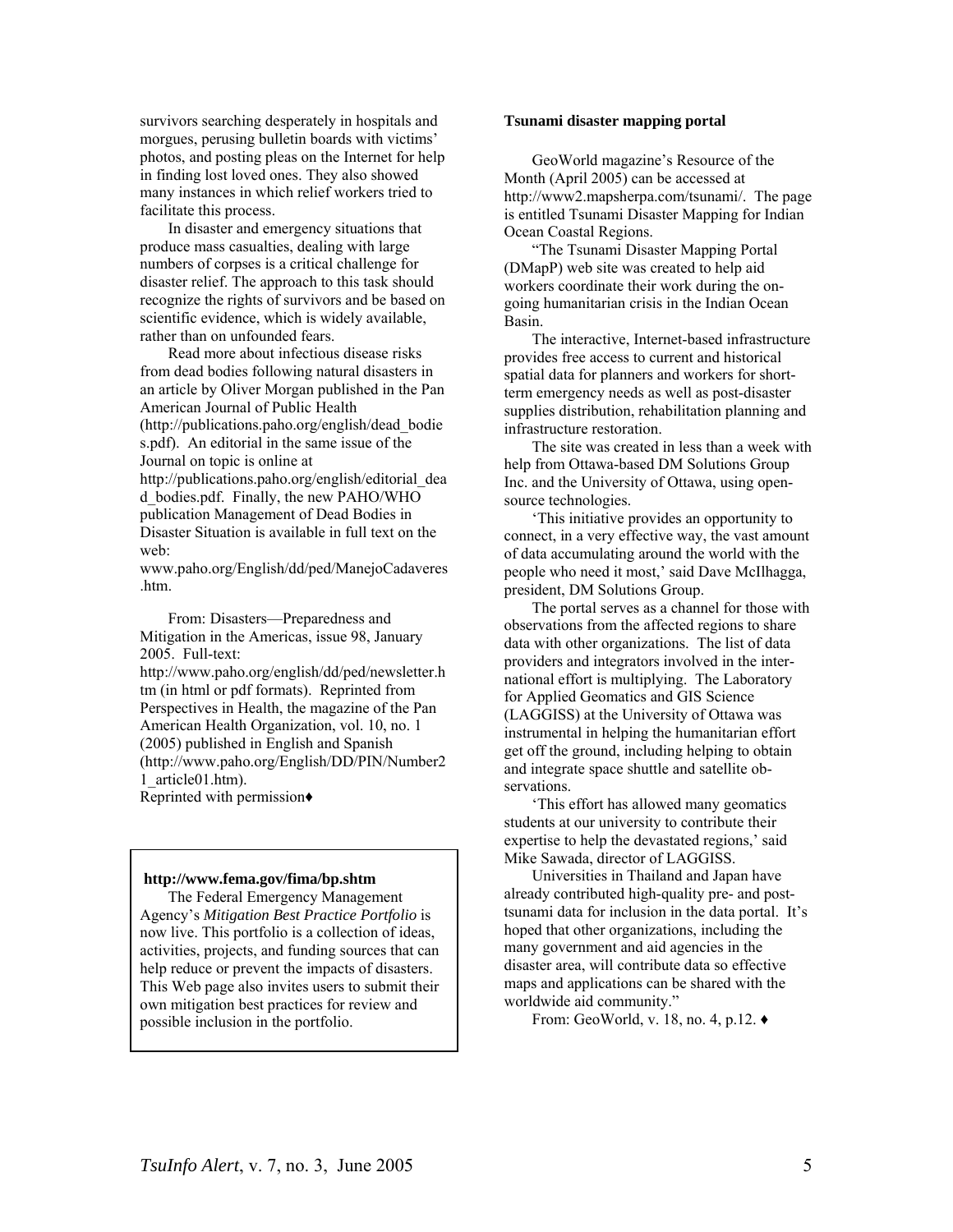### NEWS

#### **USGS conducts congressional hearing on earthquakes and tsunamis**

On May 13, 2005, the USGS held a congressional briefing, featuring Dr. Brian Atwater. According to the press release, Dr. Atwater spoke about the U.S. vulnerability to tsunamis. Japanese records and vegetation in the Pacific Northwest (tree rings) confirm that there was a large earthquake in 1700 that caused a tsunami in the Seattle area. Evidence shows that other historic earthquakes have occurred in this region and that the area is vulnerable to another one in our lifetime, or our children's lifetime, according to Dr. Atwater.

Also speaking was Stephanie Fritts from the Pacific County Emergency Management Agency (Washington); she talked about how emergency planners depend upon science to keep citizens safe. As an example, she told how Dr. Atwater's inundation maps are used as the basis of evacuation route maps the emergency planners in the state of Washington use for tsunami preparedness.

Stacy Bartoletti of Degenkolb Engineers spoke about how science is used to design safer structures and how vulnerable many cities are because many of the key infrastructure such as houses, hospitals, and schools are not built to withstand an earthquake and/or a tsunami.

From: Clarice Nassif Ransom, Public Affairs Specialist, Office of Communications, USGS

### **New Emergency Alerting and Messaging Initiative**

A group of National organizations representing a multitude of emergency response organizations has announced the launch of the National Emergency Alerting and Response Systems (NEARS) Initiative. NEARS, a nonprofit, cooperative effort, was launched to develop an effective approach to interagency messaging to better protect the public as well as first responders themselves.

The NEARS partners plan to deploy interoperable emergency data messaging using national emergency message and data standards, commercial information technologies, and a shared, electronic directory of agencies called the Emergency Provider Access Directory (EPAD) that gives agencies the ability to register for emergency messages based on their geography, incident interest, and agency type.

Current NEARS partners include representatives from fire, law enforcement, 9-1-1, emergency medical services, emergency medicine, public health, emergency management, private infrastructure, and the media.

Upon completion, NEARS partners expect that:

Every emergency agency that participates by registering in EPAD will be able to send an emergency data message to any other emergency agency in the directory;

Agencies will benefit by improving their preparedness planning and emergency event coordination efforts;

Agencies will be able to send and receive external information into their current technology tools, so they do not lose that investment; and

NEARS will provide one approach for allhazards emergency messaging.

More information about the NEARS initiative can be found at <http://comcare.org/nears/> or by calling (202) 429-0574. The Emergency Information Infrastructure Project Virtual Forum hosted an online discussion about NEARS on April 6. Read the transcript at<http://www.emforum.org/>.

From: Natural Hazards Observer, v. 29, no. 5, p. 10

(http://www.colorado.edu/hazards/o/may05/)

### **Dissolution of the Partnership for Public Warning**

Nine months after scaling back operations pending funding for the implementation of its National Strategy for Integrated Public Warning Policy and Capability, the Board of Trustees of the Partnership for Public Warning (PPW) has announced the dissolution of the organization. The PPW was created as a nonprofit consortium in December 2001 by representatives from federal, state, and local government; emergency management; private industry; academia; and others who recognized the need to identify the major challenges to improving the nation's public warning capability and reach consensus on effective solutions and strategies.

The PPW's accomplishments include the following:

Establishing the only national collaborative, public-private partnership where government, industry, and the public could work together on public warning issues;

Focusing national attention on the need to improve America's public warning capability;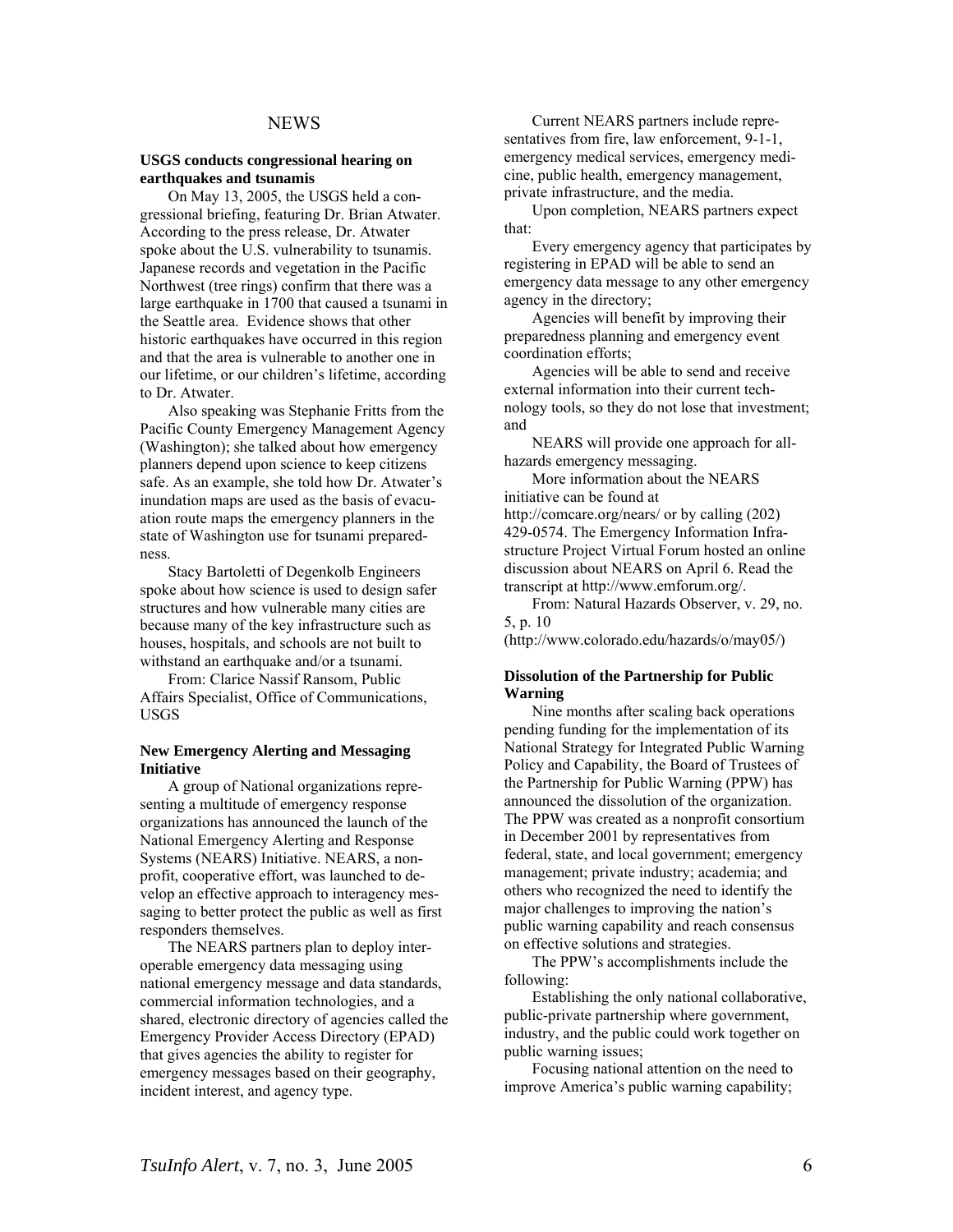Developing and promoting the first standard message format for public warning—the Common Alerting Protocol;

Conducting an assessment of the Emergency Alert System and providing recommendations for improvement;

Evaluating the Homeland Security Advisory System and providing recommendations for developing a more effective way to communicate terrorist threat information to the public; and

Producing a consensus-based national strategy and implementation plan for creating a more effective national capability to warn and inform citizens during times of emergency.

While acknowledging that there is still a vital need for public-private partnerships in the area of public warnings, the board expects that other organizations will step forward and build upon the foundation laid by the PPW.

The board thanks all the organizations and individuals who worked with the partnership to improve America's public warning capability. The PPW's Web site will remain available until May 31, 2005:<http://ppw.us/ppw/>.

From: Natural Hazards Observer, v. 29, no. 5, p. 7.

(http://www.colorado.edu/hazards/o/may05/may 05b.html#eas)

### **Digital EAS Pilot Tests Successful**

The Federal Emergency Management Agency, the federal government's program manager for the national Emergency Alert System; the U.S. Department of Homeland Security's (DHS) Information Analysis and Infrastructure Protection Directorate; and the Association of Public Television Stations have joined other federal departments and agencies and several private communication companies and broadcasters for a series of tests using digital technology to improve America's alert and warning system.

The tests are part of a pilot project designed to demonstrate how DHS can improve public alert and warning during times of national crisis through local public television's digital television broadcasts. Launched in October 2004 as part of DHS' Integrated Public Alert and Warning (IPAWS) initiative, the Digital Emergency Alert System National Capital Region Pilot has successfully demonstrated how DHS and the National Oceanic and Atmospheric Administration can disseminate alert and warning messages through public–private partnerships. Utilizing the digital capabilities of the nation's public television stations and the voluntary participation of cell phone service providers,

public and commercial radio and television broadcasters, satellite radio, cable and internet providers, and equipment manufacturers, the tests represent the beginning of an IPAWS program designed to provide critical life-saving information to the nation in a timely and effective manner.

Read the press release at [http://www.apts.org/news/EAS-PILOT.cfm.](http://www.apts.org/news/EAS-PILOT.cfm)

From: Natural Hazards Observer, v. 29, no. 5, p. 4-5. (<http://www.colorado.edu/hazards/o/> may05/may05b.html#eas)

### **Notice on Cost Share Adjustments for Disasters**

Pursuant to a final rule issued in 1999 (see the *Observer*, July 1999, p. 5), the Federal Emergency Management Agency (FEMA) annually adjusts the statewide per capita threshold used to recommend an increase of the federal cost share from 75 percent to not more than 90 percent of the eligible cost of permanent work under section 406 and emergency work under section 403 and section 407 of the Robert T. Stafford Disaster Relief and Emergency Assistance Act (Stafford Act). The adjustment to the threshold is based on the Consumer Price Index for All Urban Consumers published annually by the U.S. Department of Labor. For disasters declared on January 1, 2005, through December 31, 2005, the qualifying threshold is \$110 of state population. This means that if a disaster is so extraordinary that actual federal obligations under the Stafford Act, excluding FEMA administrative costs, meet or exceed \$110 per capita, FEMA may recommend a 90 percent federal/10 percent state cost-share arrangement, as opposed to the normal 75 percent/25 percent requirement.

The complete text of the notice is in the February 1, 2005, *Federal Register* (Vol. 70, No. 20, p. 5201), which can be found in any federal repository library or online at <http://www.access.gpo.gov/>. For more information, contact Magda Ruiz, Recovery Division, FEMA, 500 C Street SW, Washington, DC 20472; (202) 646-4066.

From: Natural Hazards Observer, v. 29, no. 4, p. 9; http: //www. colorado.edu/hazards/o/ mar05/ mar05c.html#is800.

### **U.S. National Response Plan Online Training**

The Federal Emergency Management Agency has released a new independent study course to introduce emergency management practitioners to the National Response Plan (NRP).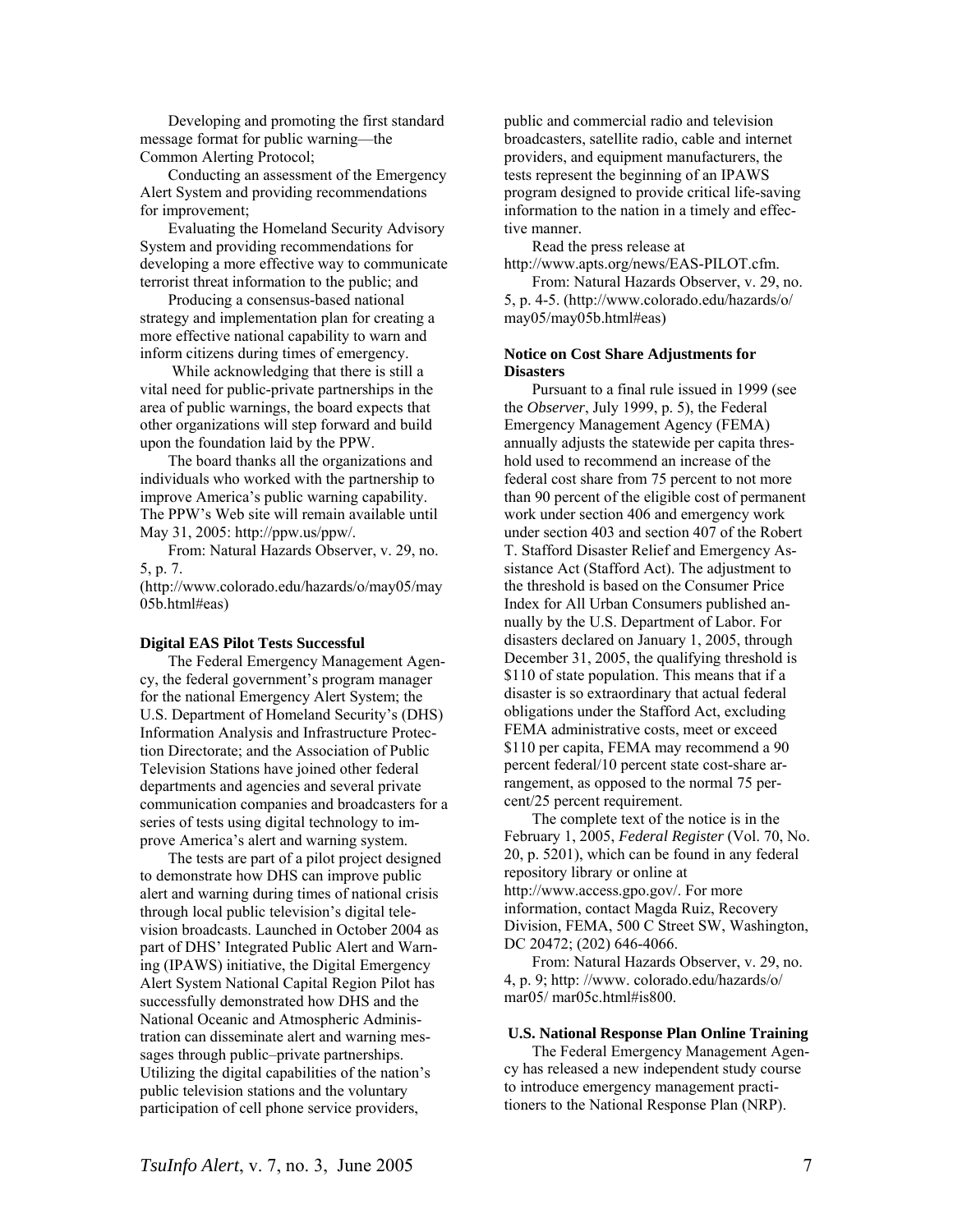The course, The National Response Plan, an Introduction, IS-800, is designed primarily for U.S. Department of Homeland Security and other federal department/agency staff responsible for implementing the NRP. State, local, and private sector emergency management professionals can also benefit from this course. Students who successfully complete this course will be able to describe the purpose of the NRP, locate information within the NRP, describe the roles and responsibilities of entities as specified in the NRP, identify the organizational structure used for NRP coordination, describe the fieldlevel organizations and teams activated under the NRP, and identify the incident management activities addressed by the NRP. Access this course on the Web at

<http://training.fema.gov/emiweb/is/is800.asp>.

From: Natural Hazards Observer, v. 29, no. 4, p. 8; http: //www. colorado.edu/hazards/o/ mar05/ mar05c.html#is800.

### **New Alliance Aims to Enhance Public Safety**

The National Oceanic and Atmospheric Administration (NOAA) is working with the National Law Enforcement Telecommunications System (NLETS) to establish a new communication link with NOAA's National Weather Service (NWS) to increase public safety through improved dissemination of weather forecasts and warnings. This relationship features a two-way link between NLETS, an interstate law enforcement network, and the NOAA Weather Wire Service, a satellite collection and dissemination system that provides timely delivery of NWS weather information products. An initial evaluation is underway. National implementation is slated for mid-2005. Visit the partners on the Web at<http://www.noaa.gov/> and [http://www.nlets.org/.](http://www.nlets.org/)

From: Natural Hazards Observer, v. 29, no. 4, p. 10; http: //www. colorado.edu/hazards/o/ mar05/ mar05c.html#is800.

### **Citizen Corps Partners with American Legion and American Legion Auxiliary**

The U.S. Department of Homeland Security Citizen Corps has joined forces with the American Legion and the American Legion Auxiliary to help raise public awareness about the importance of emergency preparedness and volunteer service. Through these partnerships, American Legion Posts and American Legion Auxiliary Units across the nation will assist in developing local Citizen Corps Councils to involve citizens in preparedness efforts. This affiliation will also

focus on engaging America's youth in hometown security, elevating Flag Day as a day of citizenship and emergency preparedness, and providing support to Veteran's Affairs Hospitals in emergency preparedness efforts. For more information about Citizen Corps, visit [http://www.citizencorps.gov/.](http://www.citizencorps.gov/) To learn more about the American Legion, visit [http://www.legion.org/.](http://www.legion.org/) And, for more information about the American Legion

Auxiliary, visit [nowcoast.team@noaa.gov](mailto:nowcoast.team@noaa.gov). From: Natural Hazards Observer, v. 29, no. 4, p. 10; http: //www. colorado.edu/hazards/o/ mar05/ mar05c.html#is800.

### **Training to Help Animals Survive Disasters**

Noah's Wish is a national disaster response team solely dedicated to rescuing and sheltering animals in disasters that offers volunteer in-field training. This training is for experienced volunteers, new volunteers, and individuals who want to be more aware of how disasters affect animals.

This comprehensive three-day in-field exercise combines instructional teaching, team building, and hands-on experience. Participants will stay on-site during the training to give them a realistic experience of the physical challenges of responding to a disaster.

Once a participant completes the volunteer in-field training, they will become part of the Noah's Wish National Disaster Response Team and be placed on an active call-out list to be alerted and possibly mobilized to future disaster sites.

For more information about the training, including dates and locations, or Noah's Wish and the services they provide, visit <http://www.noahswish.org/>or contact Sheri Thompson at (405) 621-9616 or [sherithompson@cox.net](mailto:sherithompson@cox.net).

From: Natural Hazards Observer, v. 29, no. 5, p. 13.

[http://www.colorado.edu/hazards/o/may05/may0](http://www.colorado.edu/hazards/o/may05/may05e.html) [5e.html](http://www.colorado.edu/hazards/o/may05/may05e.html).

### **2005 Coastal Tsunami Summit**

For presentations made at the February 2005 Summit, Long Beach, Washington, visit website [http://www.emd.wa.gov/5](http://www.emd.wa.gov/)-prep/PnP/prgms/eqtsunami/2005CoastalTsunamiSummit.htm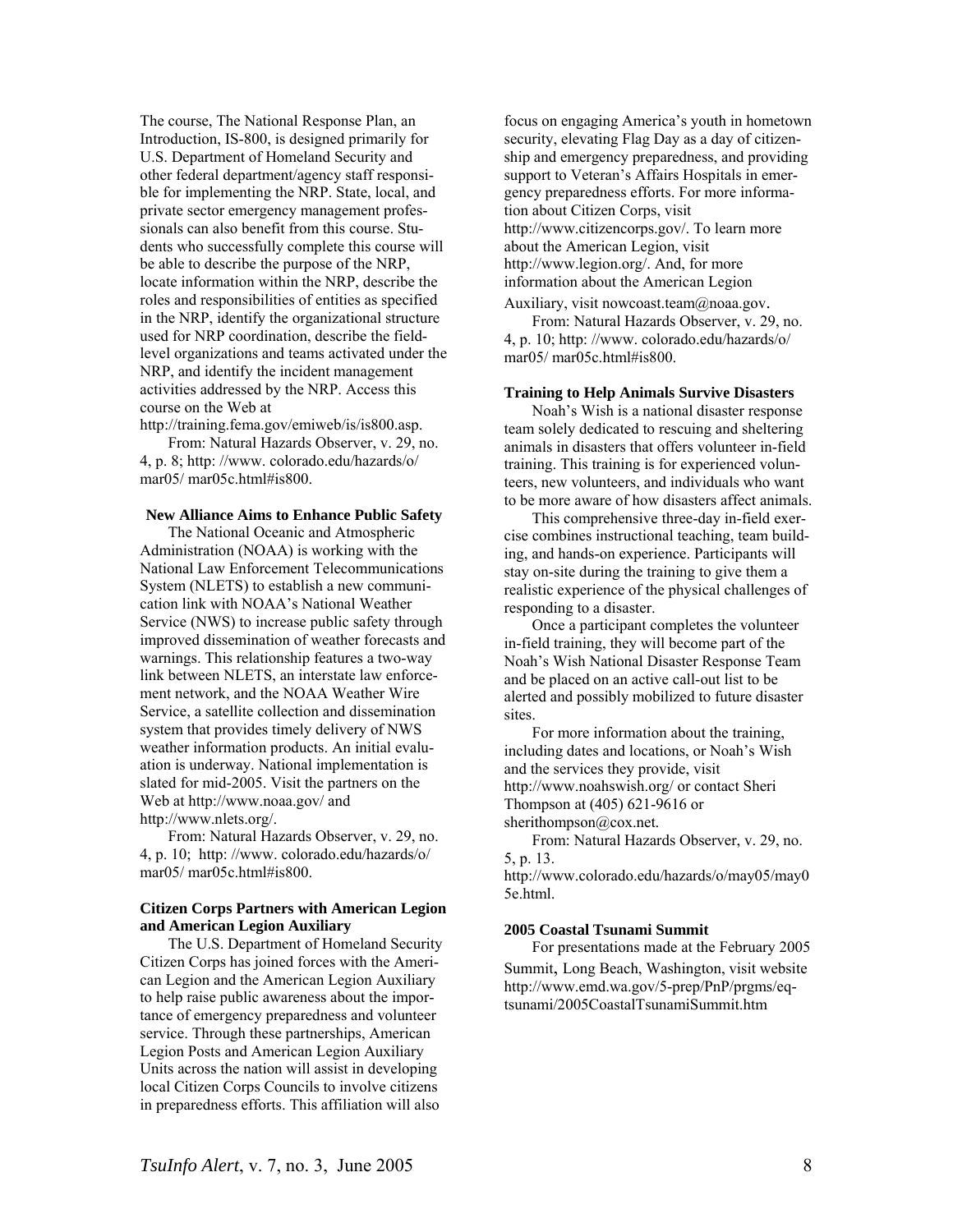### PUBLICATIONS

*Natural Hazards Observer*, v. 29, no. 5, 2005 The new issue is online: http://www.colorado.edu/hazards/o/may05/

### *EQ – Earthquake Quarterly*

The 2005 Winter issue is available online [\(http://www.wsspc.org/Publications/news/EQ20](http://www.wsspc.org/Publications/news/EQ2005Winter.pdf) [05Winter.pdf\)](http://www.wsspc.org/Publications/news/EQ2005Winter.pdf)

With WSSPC member agency reports from the five Pacific coastal states concerning earthquake, tsunami and hazard mitigation. The "2005 Washington Coastal Tsunami Summit White Paper Summary" and "Oregon Tsunami Workshop—Community Needs Drive Program Recommendations" articles are also included. The cover is a map showing the locations of the 16 TsunamiReady sites, as of March 9, 2005.

### *Tsunami Newsletter*—International Tsunami Information Centre

Volume 36, no. 4 has been published and will be online at

[http://www.prh.noaa.gov/itic/library/about\\_tsu/n](http://www.prh.noaa.gov/itic/library/about_tsu/newsletters.html) [ewsletters.html](http://www.prh.noaa.gov/itic/library/about_tsu/newsletters.html) (On the left side of the page, find Library and click on Newsletters). This issue publishes all the national reports submitted for the XIXth Session of the ICG/ITSU conference held in New Zealand in 2003. The purpose of the conference was a review progress made since the 2001 meeting and the making of recommendations for priorities for the 2004- 2005 period. Each report includes the ITSU National Contact in 2003, a summary, information on the Member States' local and distant tsunami procedures, its sea level and seismic networks, and a description of activities.

### *Cascadia Subduction Zone Earthquakes*—A magnitude 9.0 earthquake scenario

The Cascadia Region Earthquake Workgroup has released a thorough new "general assessment" of the effects of a 9.0 earthquake along the Cascadia subduction zone. Its intended audience is government agencies, businesses, and families. The illustrations are vivid and clear, providing a dramatic supplement to the text. The second half of the book explores what could happen to people and places along Hwy 101, the I-5 corridor, and in the eastern parts of the states.

[Editor's opinion: This publication should be on every emergency manager's desk; it provides a clear understanding of the need for preparedness. It provides examples of what

could happen. It mentions all the things that need to be considered when making a preparedness and mitigation plan.]

A pdf file of the booklet is available online: [http://www.crew.org/papers/CREWCascadiaFina](http://www.crew.org/papers/CREWCascadiaFinal.pdf) [l.pdf](http://www.crew.org/papers/CREWCascadiaFinal.pdf)

### *Emergency Preparedness Guide: Protecting Your Family and Your Home*

The result of a collaborative effort between the Homeownership Alliance, a coalition of more than fifteen organizations committed to ensuring support for the American housing system, and the U.S. Department of Homeland Security (DHS), *Emergency Preparedness Guide: Protecting Your Family and Your Home* is a new resource designed to help homeowners prepare for potential terrorist attacks and other emergencies. Produced by the Homeownership Alliance based on components of DHS' Ready campaign, the guide outlines the simple steps homeowners can take to prepare for an emergency. It includes information on emergency supplies, effective emergency plans for families, various threats homeowners may face, and resources available to homeowners through DHS, the Homeownership Alliance, and local government and community officials. In addition to being available for download on the alliance's Web site,

[http://www.homeownershipalliance.com/docume](http://www.homeownershipalliance.com/documents/emergency_final_000.pdf) [nts/emergency\\_final\\_000.pdf,](http://www.homeownershipalliance.com/documents/emergency_final_000.pdf) the nine-page guide will also be distributed through the National Association of Realtors and Habitat for Humanity International.

From: Natural Hazards Observer, v. 29, no. 4, p.  $8-9$ .;

http://www.colorado.edu/hazards/o/mar05/mar05 c.html#guide

#### *Jane's Citizen's Safety Guide*

Sonayia Shepherd, John B. Copenhaver, Robert Marston Fanney, Rennie Campbell, Adrian Dwyer, and Jessica Duda. ISBN 0-7106- 2661-4. 2004. 213 pp. \$27.00. Available from Jane's Information Group, 110 North Royal Street, Suite 200, Alexandria, VA 22314; (703) 683-3700, (800) 824-0768; e-mail: [info.us@janes.com;](mailto:info.us@janes.com)<http://www.janes.com/>.

Intended for citizen emergency response volunteers and emergency volunteer trainers as well as those involved in emergency management, fire and rescue, emergency medical services, law enforcement, public health, and local, state, and federal government, this allhazards guide features emergency procedures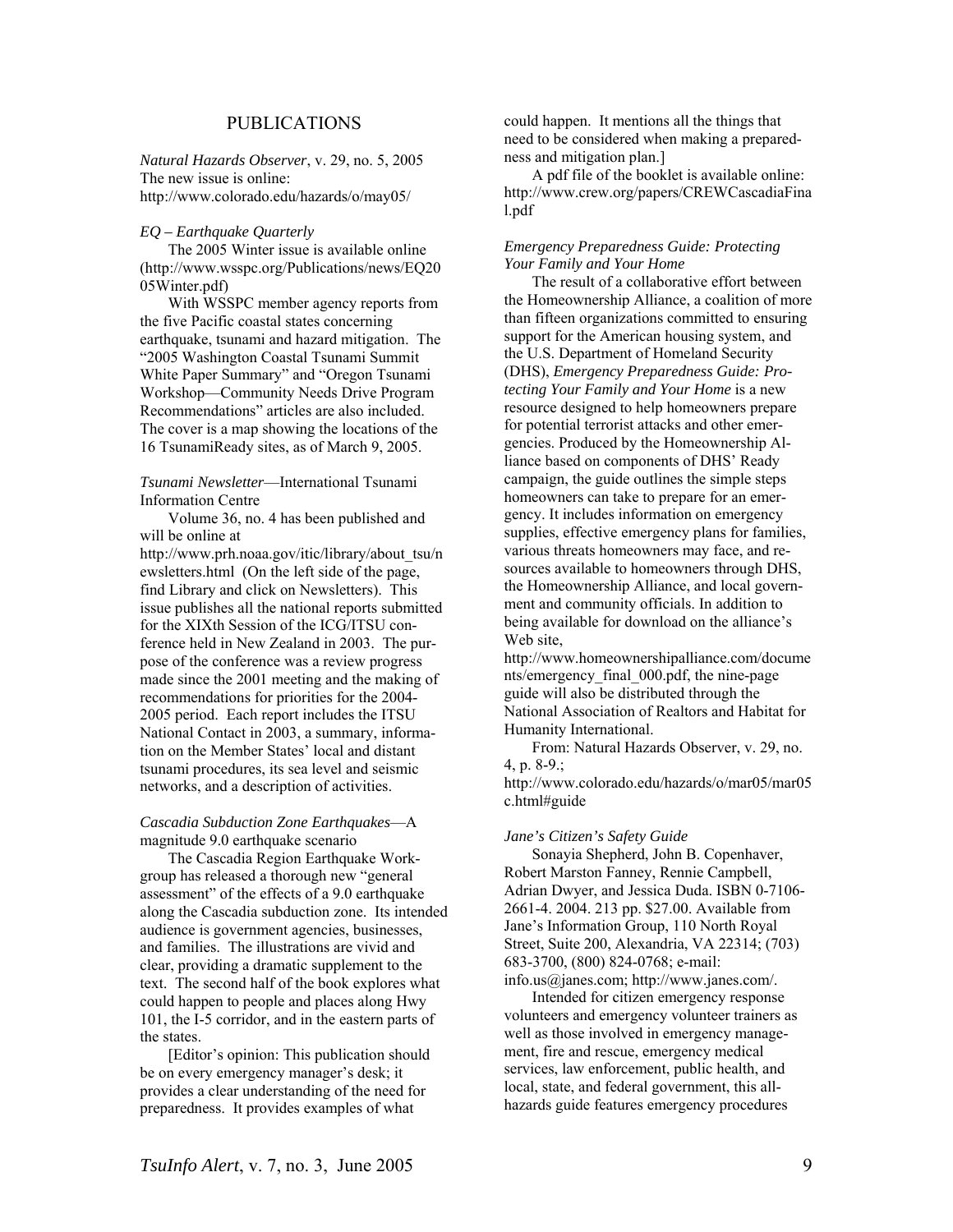and checklists for before, during, and after incidents such as natural disasters, mechanical accidents, and human-caused emergencies, including terrorism. It also focuses on critical needs, such as communicating with children, dealing with loss, handling the media, and providing volunteer assistance.

From: Natural Hazards Observer, v. 29, no. 4, p. 24;

[http://www.colorado.edu/hazards/o/mar05/mar05](http://www.colorado.edu/hazards/o/mar05/mar05h.html) [h.html](http://www.colorado.edu/hazards/o/mar05/mar05h.html)

### *Disaster Readiness and Response*

2004. 140 pp. \$40.00. Available from the International City/County Management Association (ICMA), PO Box 931897, Atlanta, GA 31193; (770) 442-8631, x377, (800) 745- 8780;<http://bookstore.icma.org/>.

This publication is a compilation of articles from ICMA publications about how local government practitioners can work together to prepare and respond to emergencies, natural and human-induced disasters, and security threats. Topics include performing risk assessments, implementing homeland security measures, communicating with citizens during times of crises, leveraging resources, and coordinating with other agencies and jurisdictions.

From: Natural Hazards Observer, v. 29, no. 4, p. 24;

[http://www.colorado.edu/hazards/o/mar05/mar05](http://www.colorado.edu/hazards/o/mar05/mar05h.html) [h.html](http://www.colorado.edu/hazards/o/mar05/mar05h.html)

### *The Economics of Natural Hazards*

Howard Kunreuther and Adam Rose, editors. ISBN 1-84064-815-5. 2004. 1,040 pp. \$380.00. Available from Edward Elgar Publishing, 136 West Street, Suite 202, Northampton, MA 01060; (413) 584-5551; email: [kwight@e-elgar.com;](mailto:kwight@e-elgar.com) [http://www.e](http://www.e-elgar.com/)[elgar.com/](http://www.e-elgar.com/).

Through previously published papers, this two-volume set investigates the impact of natural disasters on national and regional economies. Volume I considers the effects of the perception of risk and of direct losses and explores the costs of reducing the impact of disasters by, for example, forecasting, self-protection, and the building of physical structures. Volume II deals with mitigating the costs of disaster through insurance, including financial coverage for catastrophic loss, and investigates the development of private–public partnerships for managing disasters and the problems of reconstruction and recovery. A final section addresses the

particular problems of disasters in developing countries.

From: Natural Hazards Observer, v. 29, no. 4, p. 24;

[http://www.colorado.edu/hazards/o/mar05/mar05](http://www.colorado.edu/hazards/o/mar05/mar05h.html) [h.html](http://www.colorado.edu/hazards/o/mar05/mar05h.html)

### *Disaster Dictionary: The Definitive Guide to Related Terms, Acronyms, and Concepts for Emergency Planning and Operations*

Daniel J. Biby. ISBN 0-9727134-4-1. 2004. 250 pp. \$42.95. Available from K&M Publishers, (918) 499-3959, (800) 831-4210; email: [sales@kmpub.com](mailto:sales@kmpub.com);<http://www.kmpub.com/>.

The purpose of this reference book is to establish a terminology foundation for all types of natural and human-induced emergencies, enabling public safety professionals to speak the same language, regardless of their agency affiliations and backgrounds. Appendices highlight weapons of mass destruction, the Incident Command System, and Web-based resources.

From: Natural Hazards Observer, v. 29, no. 4, p. 25; <http://www.colorado.edu/hazards/o/> mar05/mar05h.html.

#### *Are You Ready?*

The Federal Emergency Management Agency (FEMA) has announced the release of the updated, in-depth guide to citizen preparedness, *Are You Ready?* The guide provides a step-by-step approach to disaster preparedness by walking the reader through how to get informed about local emergency plans and identify hazards that affect their area and instructing them on how to develop and maintain an emergency communications plan and build a disaster supplies kit. Other guide topics include evacuation, emergency public shelters, animals in disaster, and information specific to people with disabilities.

To broaden the usage of the *Are You Ready?* materials, a facilitator guide is available for those interested in delivering the disaster preparedness content in a classroom or small group setting. The facilitator guide includes training modules for adults and older and younger children and contains a CD-ROM toolkit that includes customizable slides and hazard specific fact sheets. *Are You Ready?* is also a study guide for the independent study course Are You Ready? An In-Depth Guide to Citizen Preparedness, IS-22. College credit for successful completion of the course is available through Frederick Community College in Frederick, Maryland.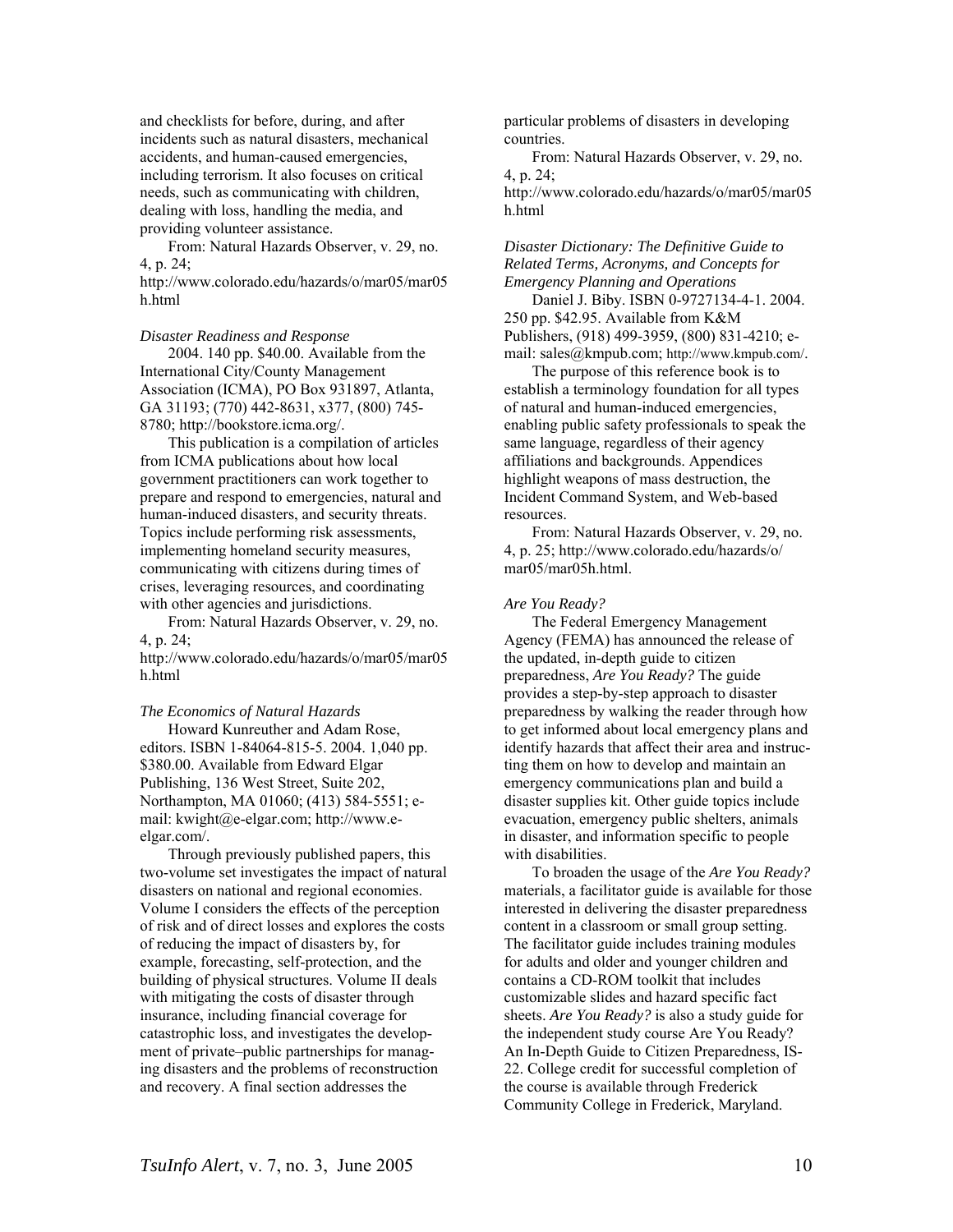The updated guide is available from the FEMA Web site in both English and Spanish. Download a copy at

[http://www.fema.gov/areyouready/.](http://www.fema.gov/areyouready/) English-only copies are also available by mail from FEMA's Publications Warehouse at (800) 480-2520. Access the course at

[http://training.fema.gov/EMIWeb/IS/is22.asp.](http://training.fema.gov/EMIWeb/IS/is22.asp)

From: Natural Hazards Observer, v. 29, no. 4, p. 8;

http://www.colorado.edu/hazards/o/mar05/mar05 c.html#is800

#### *Oceanus*

*Oceanus,* the online magazine of research from Woods Hole Oceanographic Institution, March 31, 2005, published five articles under the heading In the Tsunami's Wake:

In [the Tsunami's Wake, New Knowledge](http://oceanusmag.whoi.edu/v44n1/lin.html)  [About Earthquakes](http://oceanusmag.whoi.edu/v44n1/lin.html) 

[Building a Tsunami Warning](http://oceanusmag.whoi.edu/v44n1/carlowicz.html) Network Throwing [DART Buoys into the Ocean](http://oceanusmag.whoi.edu/v44n1/dart.html)

What Could a [Tsunami Network Look Like](http://oceanusmag.whoi.edu/v44n1/tech.html) [in the Future?](http://oceanusmag.whoi.edu/v44n1/tech.html) 

[MIT/WHOI Graduate Leads the World's](http://oceanusmag.whoi.edu/v44n1/kong.html)  [Tsunami Awareness Program](http://oceanusmag.whoi.edu/v44n1/kong.html) (starring Laura Kong!)

Tsunamis in the Caribbean? [It's Possible.](http://oceanusmag.whoi.edu/v44n1/dawicki.html) They can be accessed at <http://oceanusmag.whoi.edu/v44n1/dawicki.html>

### *Washington tsunami evacuation maps*

These brochures for selected Washington coastal communities can be downloaded from [http://www.emd.wa.gov/5-prep/PnP/prgms/eq](http://www.emd.wa.gov/5-prep/PnP/prgms/eq-tsunami/tsunami-idx.htm)[tsunami/tsunami-idx.htm](http://www.emd.wa.gov/5-prep/PnP/prgms/eq-tsunami/tsunami-idx.htm).

Communities are Aberdeen-Hoquiam, Clallam Bay, Copalis Beach, Cosmopolis, La Push, Neah Bay, and Ocean Shores.

From: Washington Military Department Emergency Management Division

### *Washington tsunami evacuation maps*

Additional evacuation map brochures for the Washington coast are available from website [http://www.dnr.wa.gov/geology/hazards/tsunami](http://www.dnr.wa.gov/geology/hazards/tsunami/evac/) [/evac/.](http://www.dnr.wa.gov/geology/hazards/tsunami/evac/) These brochures cover the communities of Bay Center, Long Beach, North Cove, Ocean Park, Raymond, and Westport.

From: Washington Department of Natural Resources, Division of Geology and Earth Resources

### WEBSITES

### **[http://www.pdc.org/PDCNewsWebArticles/20](http://www.pdc.org/PDCNewsWebArticles/2004SouthAsiaTsunami/index.html) [04SouthAsiaTsunami/index.html](http://www.pdc.org/PDCNewsWebArticles/2004SouthAsiaTsunami/index.html)**

Pacific Disaster Center, Information on the Great Sumatra earthquake and Indian Ocean tsunami

Submitted by Wayne Johnston

**http://www.google.com.au/search?hl=en&q=ts unami+video&btnG=Google+Search&meta= http://www.waxy.org/archive/2004/12/28/amat eur\_.shtml** 

 Sumatra tsunami videos (amateur ) online. Submitted by Wayne Johnston

### **[www.pmel.noaa.gov/tsunami/sumatra2004122](http://www.pmel.noaa.gov/tsunami/sumatra20041226.html) [6.html](http://www.pmel.noaa.gov/tsunami/sumatra20041226.html)**

The National Oceanic and Atmospheric Administration's Pacific Marine Environmental Laboratory has put together this list of Web links related to the tsunami in the Indian Ocean on December 26, 2004.

### **[http://www.nsf.gov/news/special\\_reports/tsun](http://www.nsf.gov/news/special_reports/tsunami/) [ami/](http://www.nsf.gov/news/special_reports/tsunami/)**

Within days of the massive tsunami in the Indian Ocean in late 2004, teams of researchers rushed to survey the disaster, hoping to learn how such loss of life, property, and ecosystems can be prevented in the future. This special report from the National Science Foundation describes some of the findings.

### **<http://www.asce.org/page/?id=53>**

Technical assessment teams comprised of members of the American Society of Civil Engineers and the Institution of Civil Engineers traveled to South Asia to study the catastrophic damage resulting from the recent earthquake and tsunami. Read their field reports here.

### **<http://www.fas.org/sgp/crs/RL32739.pdf>**

*Tsunamis: Monitoring, Detection, and Early Warning Systems*, a report from the Congressional Research Service, was released in the wake of the Indian Ocean tsunami.

### **[http://ioc.unesco.org/indotsunami/paris\\_marc](http://ioc.unesco.org/indotsunami/paris_march05.htm) [h05.htm](http://ioc.unesco.org/indotsunami/paris_march05.htm)**

The 1st International Coordination Meeting for the Development of a Tsunami Warning and Mitigation System for the Indian Ocean Within a Global Framework concluded on March 8, 2005, with the adoption of a communiqué outlining the proposed arrangements for the establishment of a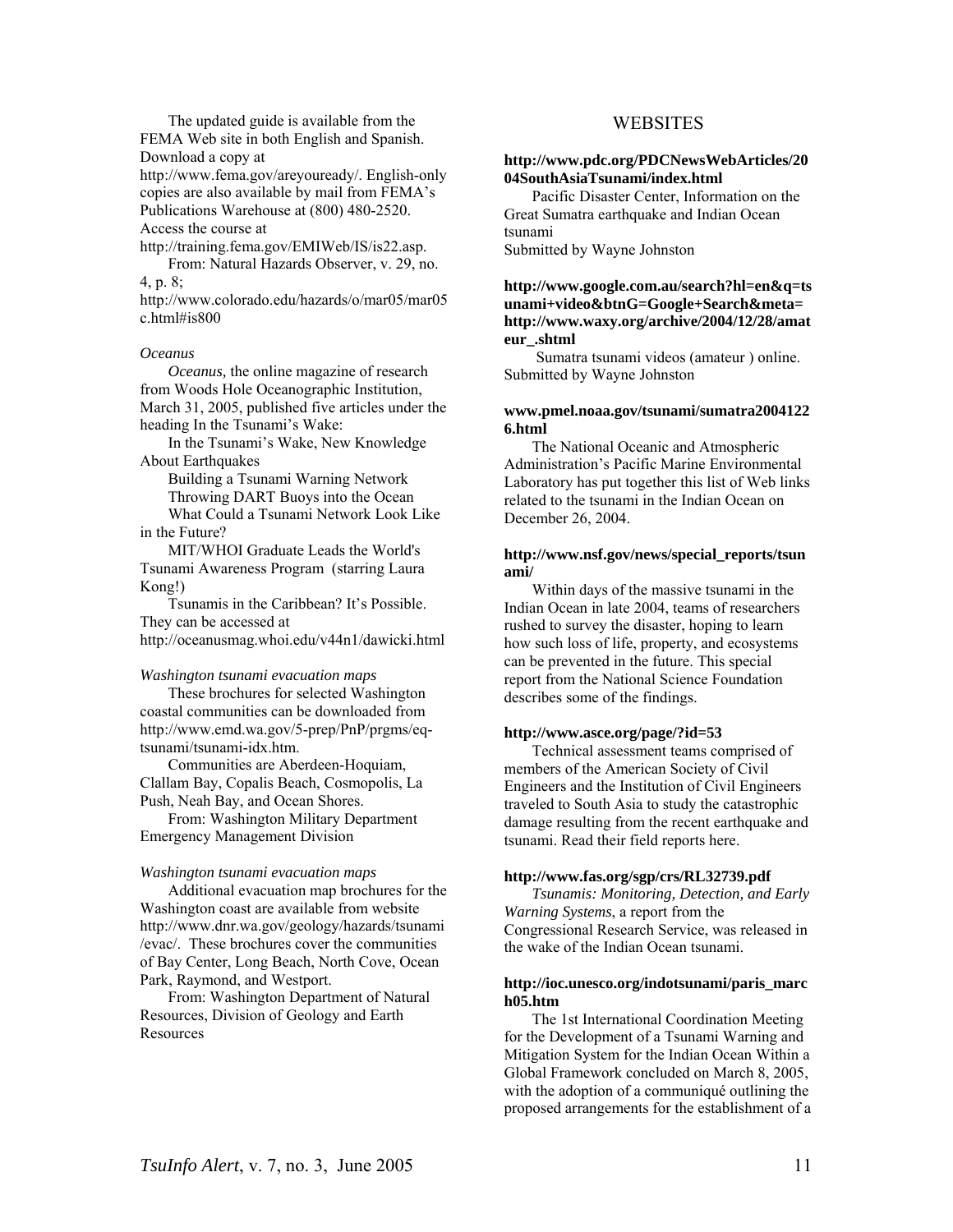Tsunami Warning and Mitigation System for the Indian Ocean region (IOTWS) and terms of reference for the Intergovernmental Coordination Group for the IOTWS. Access the communiqué, the terms of reference, and the meeting presentations here.

### **<http://www.swissre.com/> (Research and Publications)**

This new Focus report from Swiss Re, *Tsunami in South Asia: Building Financial Protection***,** examines how the insurance industry should respond to tsunamis and other natural catastrophes occurring in developing countries.

#### **<http://walrus.wr.usgs.gov/tsunami/srilanka05/>**

*The December 26, 2004 Indian Ocean Tsunami: Initial Findings on Tsunami Sand Deposits, Damage, and Inundation in Sri Lanka* is a cooperative study by the U.S. Geological Survey, Earthquake Engineering Research Institute, National Science Foundation, Geological Survey and Mines Bureau of Sri Lanka, and GeoEnvironmental Consultants of New Zealand.

#### **<http://www.pbs.org/wgbh/nova/tsunami/>**

PBS debuted Nova's "Wave That Shook the World" on March 29. This episode-dedicated Web site features a transcript, links and books, a teacher's guide, and more information about tsunamis past and present.

### **<http://walrus.wr.usgs.gov/news/field.html>**

USGS. *Notes from the field—USGS Scientists in Sumatra Studying Recent Tsunamis, March 30-April 26.* This website documents a field study of the effects of the March 28, 2005, and December 26, 2005, tsunamis in Sumatra. Links take you to Daily USGS field reports, Tsunami research at USGS, or Tsunami event— 28 March 2005, NOAA.

### **[http://www.adpc.net/infores/dsituation/webtsu](http://www.adpc.net/infores/dsituation/webtsunami/documents/LLinpics.pdf) [nami/documents/LLinpics.pdf](http://www.adpc.net/infores/dsituation/webtsunami/documents/LLinpics.pdf)**

This report from the Asian Disaster Preparedness Center, *Lessons Learned from the Tsunami Event, December 26, 2004, Case of Sri Lanka***,** uses photographs as well as text to illustrate lessons learned.

### **[http://www.nvoad.org/ManagingSpontaneous](http://www.nvoad.org/ManagingSpontaneousVol.pdf) [Vol.pdf](http://www.nvoad.org/ManagingSpontaneousVol.pdf)**

The National Voluntary Organizations Active in Disaster Volunteer Management Committee's *Managing Spontaneous Volunteers*  *in Times of Disaster: The Synergy of Structure and Good Intentions* provides a basis for developing a national strategy for working with unaffiliated volunteers and is based on an analysis of effective practices and models.

### **[http://www.ssri.hawaii.edu/research/GDWwe](http://www.ssri.hawaii.edu/research/GDWwebsite/pages/proceeding.html) [bsite/pages/proceeding.html](http://www.ssri.hawaii.edu/research/GDWwebsite/pages/proceeding.html)**

The proceedings from last summer's Gender Equality and Disaster Risk Reduction Workshop in Honolulu, Hawaii, are now available online, including presentations, posters, background resource materials, participant profiles, regional commentaries, and the call to action.

#### **<http://ioc.unesco.org/indotsunami/>**

The [IndoTsunami web site](http://ioc.unesco.org/indotsunami) has been established, dedicated to the follow-up activities to the Indian Ocean tsunami that devastated several countries in the Indian Ocean region and killed over 250,000 people. The web site will report on the many activities that are being organized at the national, regional and international level to establish tsunami warning and mitigation systems in the Indian Ocean and other ocean basins.

### CONFERENCES / SYMPOSIA

#### **June 27-29, 2005**

22nd International Tsunami Symposium. Host: Institute of Geodynamics, National Observatory of Athens. Chania, Greece**.** The program of this symposium will include all aspects of tsunami science and technology, such as physics, statistics, engineering, hazards and risk assessment, numerical simulations, geological studies, instrumental warning systems, disaster prevention and mitigation, and public awareness and education. Three special sessions are also scheduled: "Tsunamis in the Mediterranean and European Seas," "Tsunami Technology and Society," and "The Indian Ocean Big Earthquake and Tsunami of 26 December 2004." Papers and abstracts are due May 10, 2005. For more information, visit [http://www.gein.noa.gr/English/tsunamis.htm.](http://www.gein.noa.gr/English/tsunamis.htm)

From: Natural Hazards Observer, v. 29, no. 4, p. 16; [http://www.colorado.edu/hazards/o/mar05/mar05](http://www.colorado.edu/hazards/o/mar05/mar05e.html)

[e.html](http://www.colorado.edu/hazards/o/mar05/mar05e.html)

### **September 18-21, 2005**

Fall World 2005. Organizer: *Disaster Recovery Journal***.** San Diego, California**.** This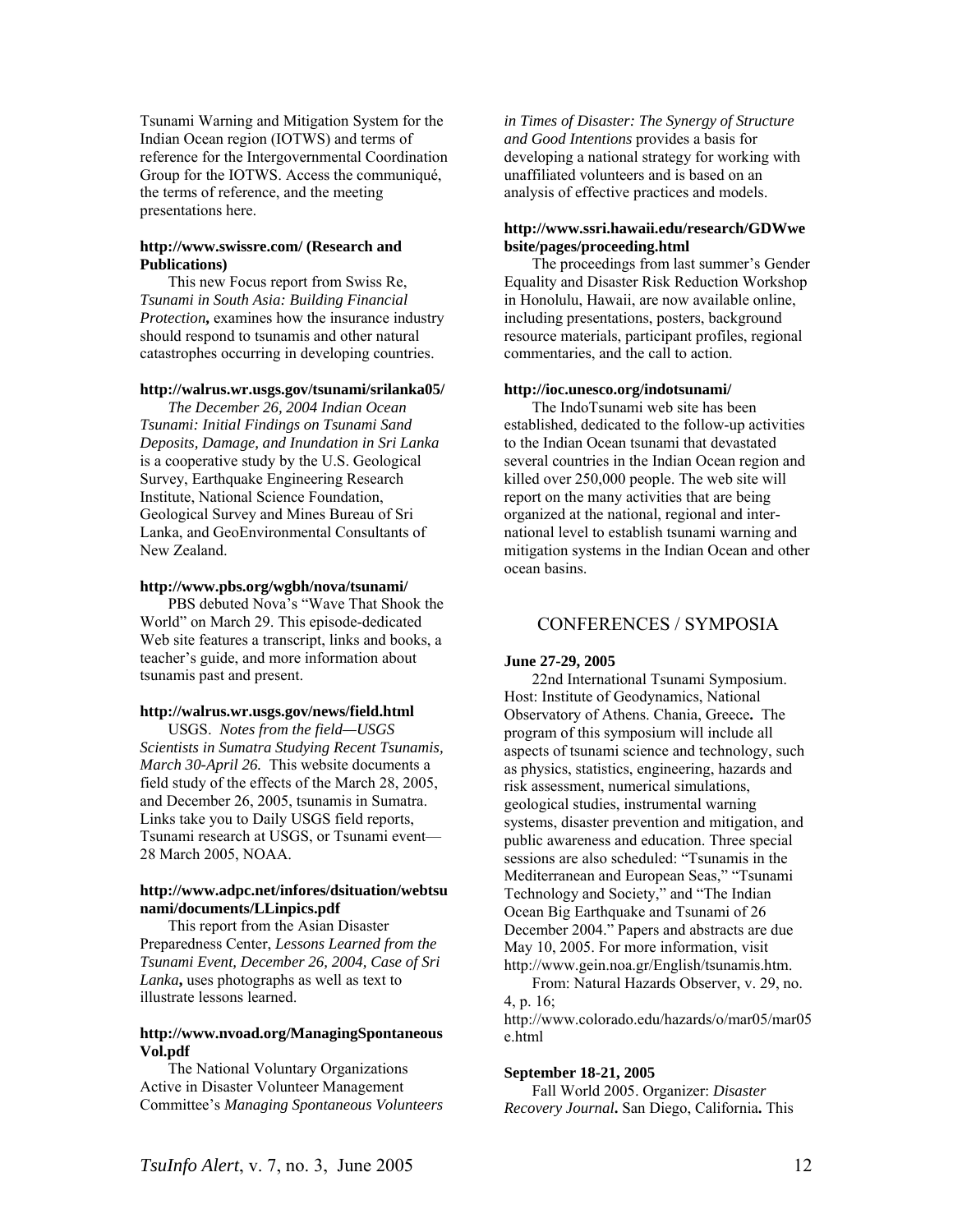conference will focus on all aspects of disaster recovery, contingency planning, and business continuity. Attendees will gain knowledge and information through sessions, workshops, exercises, and networking opportunities. An exhibit hall will showcase the latest industry trends, products, and services. Among other things, attendees can participate in a real-time disaster simulation (limited to 200 participants). For more information, visit

http://www.drj.com/conferences/sd2005/ or call (314) 894-0276.

From: Natural Hazards Observer, v. 29, no. 5, p. 12

(HThttp://www.colorado.edu/hazards/o/may05/may 05e.html)

#### **November 1-4, 2005**

250th Anniversary of the 1755 Lisbon Earthquake**.** Lisbon, Portugal. The 250th anniversary of the 1755 earthquake and tsunami is an opportunity to bring together scientists, engineers, historians, urban planners, architects, economists, and policy makers to foster an integrated view of the global perception of natural disasters and how society must deal with them. For more information, contact Mundiconvenius, Rua do Embaixador, 13-2, 1300-215 Lisboa, Portugal; +351 21 364 94 98; e-mail: info@mundiconvenius.pt;

http://www.mundiconvenius.pt/2005/lisbon1755/ From: Natural Hazards Observer, v. 29, no.

5, p. 12

(HThttp://www.colorado.edu/hazards/o/may05/may  $05$ e.html $) \triangleleft$ 



### **National Tsunami Warning System - Australia**

Joint Media Release, 10 May 2005 Australia: The Minister for Foreign Affairs, Alexander Downer and The Attorney-General, Philip Ruddock

http://www.reliefweb.int/rw/RWB.NSF/db900SI D/RMOI-6CB4UV?OpenDocument

Following the tragic events of the Indian Ocean tsunami in December last year, the

Australian Government has announced a major initiative to establish an Australian National Tsunami Warning System.

This initiative will provide a comprehensive tsunami warning system for Australia, support international efforts to establish an Indian Ocean tsunami warning system and will contribute to the facilitation of tsunami warnings for the South West Pacific.

The Government will provide \$68.9 million over four years to establish a national tsunami warning centre, to be managed jointly by the Bureau of Meteorology and Geoscience Australia. It will be one of the first Indian Ocean regional warning systems, and will join the planned network of national systems which collectively will form the Indian Ocean Tsunami Warning System.

Australia is surrounded by 8,000 kilometres of active tectonic plate boundary capable of generating tsunamis with the potential to reach our coastline within two to four hours. One third of earthquakes worldwide occur along these boundaries.

This initiative will provide an around-theclock tsunami monitoring and analysis capacity for Australia, integrated into our well-established emergency management arrangements. The existing sea-level gauge and seismic network will be upgraded and expanded to ensure accurate and timely tsunami warnings.

The Government also will establish national tsunami education and training programmes to be implemented by Emergency Management Australia. A National Tsunami Emergency Management Plan will also be developed and exercised through EMA. Technical assistance programmes will help build the capacity of scientists and technicians in the South West Pacific and Indian Oceans.

The initiative also includes a contribution to UNESCO's Intergovernmental Oceanographic Commission, the coordinating body for the establishment of an Indian Ocean Tsunami Warning System.

This measure ensures Australia will continue to play a leading diplomatic, scientific and technical role in international efforts to establish a durable and effective Indian Ocean tsunami warning system.

It also demonstrates our strong commitment to assist our Pacific Island neighbours to address the tsunami threat. ♦

Thanks to Wayne Johnston for relaying this press release to *TsuInfo Alert.*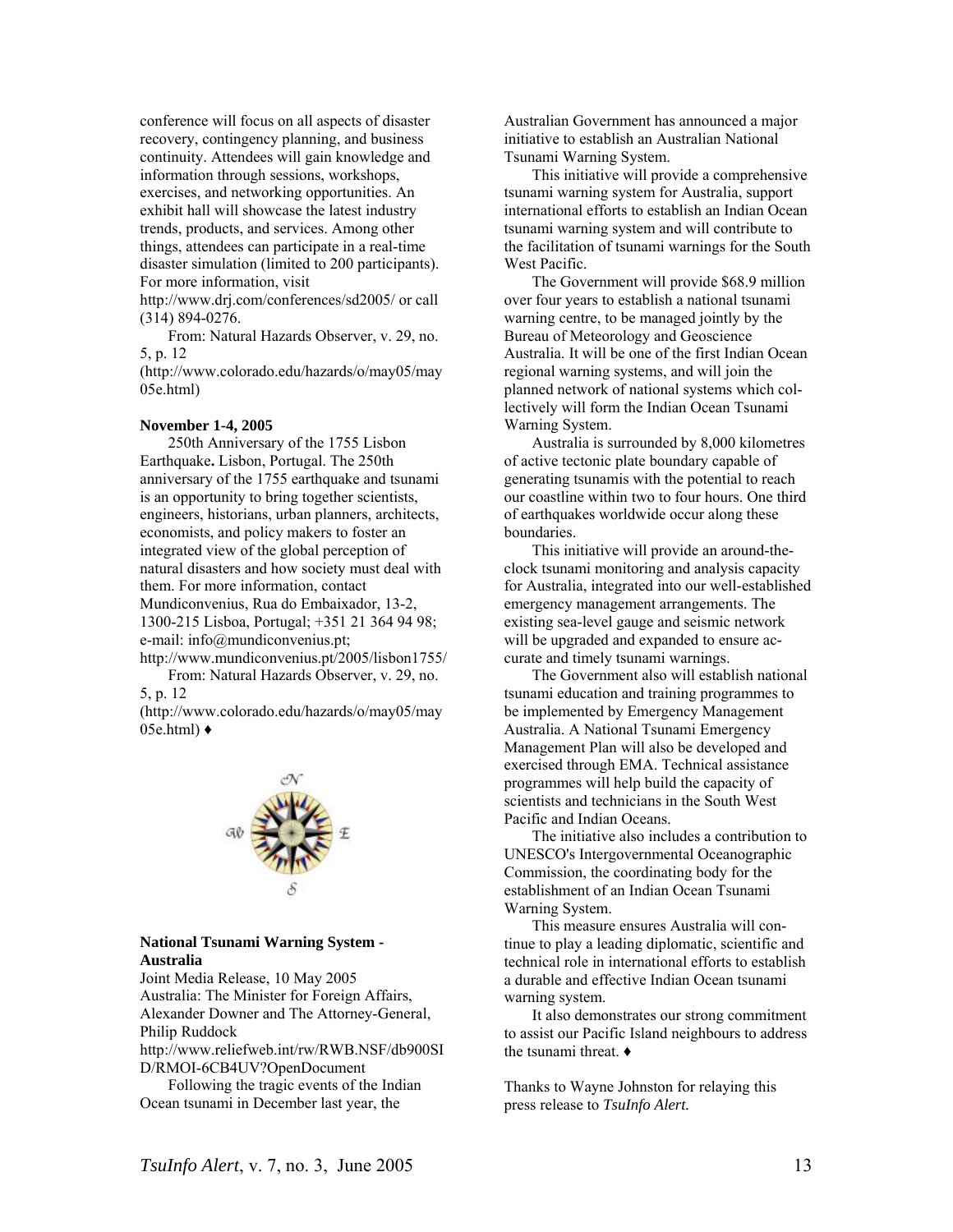### **The Fire of Rice Sheaves**

Refuge experience of residents in Hiro, Wakayama against the Ansei-Nankai Earthquake Tsunami occurred on 24 December 1854 (By T. Nakai referring to "Living God" by R. Hearn, appeared in a state textbook of primary school approved by the Ministry of Education, Science and Culture of Japan in 1937, and translated by Dr. O. Muta, Murdoch University, Australia)

"It is not normal," Gohei muttered to himself as he came out of his house. The earthquake was not particularly violent. But the long and slow tremor and the rumbling of the earth were not of the kind old Gohei had ever experienced. It was ominous.

Worriedly he looked down from his garden at the village below. Villagers were so absorbed in the preparation of a harvest festival that they seemed not to notice the earthquake.

Turning his eyes now to the sea, Gohei was transfixed at the sight. Waves were moving back to the sea against the wind. At the next moment the expanse of the sand and black base of rocks came into view.

"My God! It must be the tsunami", Gohei thought. If he didn't do something, the lives of four hundred villagers would be swallowed along with the village. He could not lose even a minute.

"That's it!' he cried and ran into the house. Gohei immediately ran out of the house with a big pine torch. There were piles of rice sheaves lying there ready for collection. "It is a shame I have to burn them, but with this I can save the lives of the villagers." Gohei suddenly lighted one of the rice sheaves. A flame rose instantly fanned by the wind. He ran frantically among the sheaves to light them.

Having lit all the sheaves in his rice field, Gohei threw away the torch. As if dazed he stood there and looked at the sea. The sun was already down and it was getting dark. The fire of the rice sheaves rose high in the sky. Someone saw the fire and began to ring the bell of the mountain temple.

"Fire! It is the squire's house!" Young men of the village shouted and ran hurriedly to the hill. Old people, women and children followed

the young men. To Gohei, who has looking down from the hill, their pace seemed as slow as ants. He felt impatient. Finally about twenty young men ran up to him. They were going to extinguish the fire. "Leave them! There will be a disaster. Have the villagers come here." Gohei shouted in a loud voice. The villagers gathered one by one. He counted the old and young men and women as they came. The people looked at the burning sheaves and Gohei in turn.

At that time he shouted with all his might. "Look over there! It is coming." They looked through the dim light of disk to where Gohei pointed. At the edge of the sea in the distance they saw a thin dark line. As they watched, it became wider and thicker, rapidly surging forward.

"It is the tsunami!" Someone cried. No sooner than they saw the water in front of them as high as a cliff, crashing against the land, they felt the weight as if a mountain was crushing them. They heard a noise as if a hundred thunders roared all at once. The people involuntarily jumped back. They could not see for a while anything but clouds of spray which had advanced to the hill like clouds.

They saw the white fearful sea passing violently over their village. The water moved to and fro over the village two or three times. On the hill there was no voice for a while. The villagers were gazing down in blank dismay at the place where their village had been. It was now gone without a trace, excavated by the waves.

The fire of the rice sheaves began to rise again fanned by the wind. It illuminated the darkened surroundings. The villagers recovered their senses for the first time and realized they had been saved by this fire. In silence they knelt down before Gohei.

From: Tsuchiya, Yoshito; Shuto Nobuo, editors, Tsunami: Progress in Prediction, Disaster Prevention and Warning: Kluwer Academic Publishers, p. xvii-xviii. ♦

[NOTE: *TsuInfo* has a VHS copy of the animated film, THE WAVE, which is a re-telling of this story. See Video Reservations, page 22.]

### ∮∮∮∮∮∮∮∮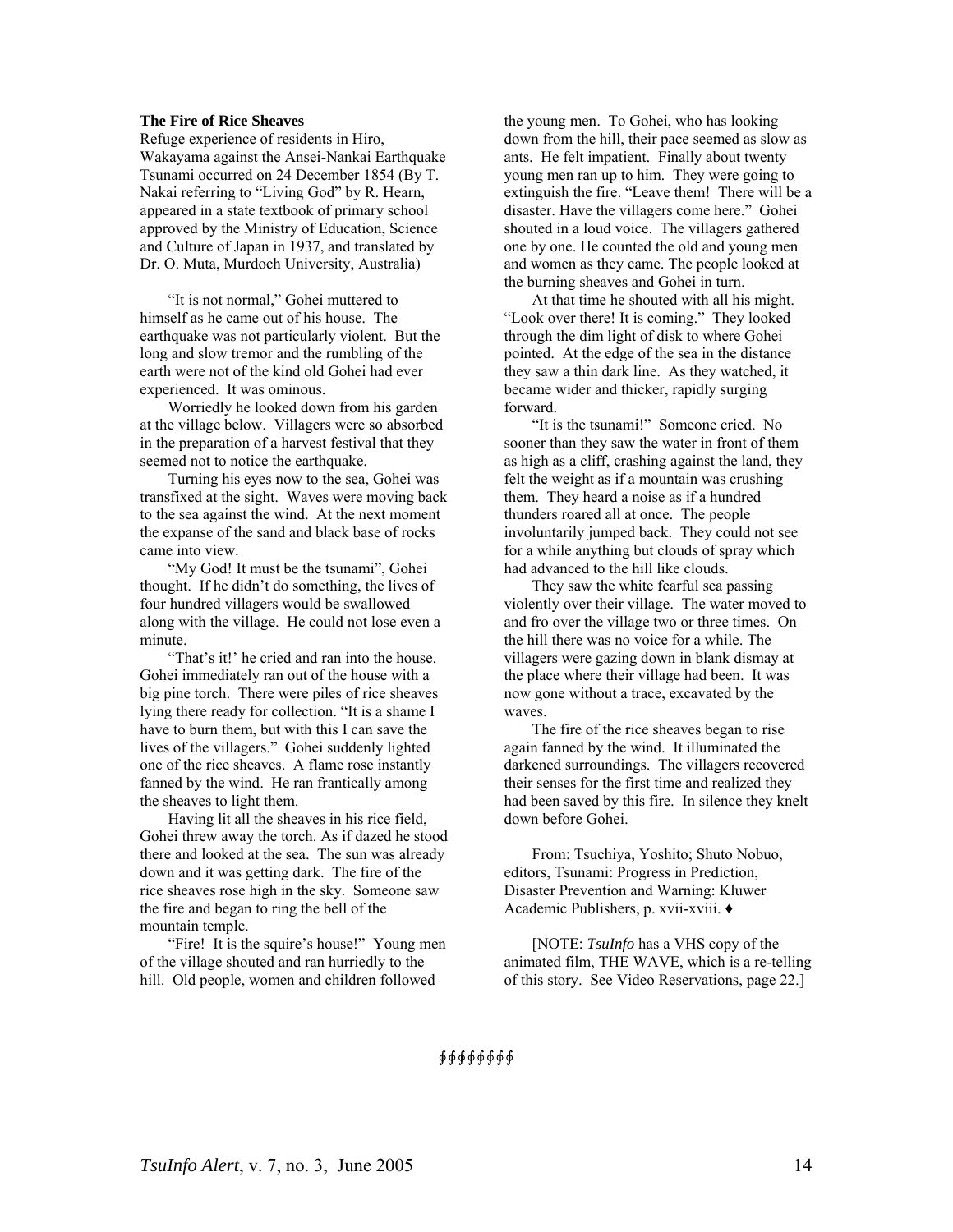### **Material added to the National Tsunami Hazard Mitigation Program Library** May - June 2005

Note: These, and all our tsunami materials, are included in the online (searchable) catalog at [http://www.dnr.wa.gov/geology/washbib.htm.](http://www.dnr.wa.gov/geology/washbib.htm) Type 'tsunamis' in the Subject field to get a full listing of all the tsunami reports and maps in the collection.

Anderson, Peter S.; Gow, Gordon A., 2004, An assessment of the B. C. tsunami warning system and related risk reduction practices--Tsunamis and coastal communities in British Columbia: Public Safety and Emergency Preparedness Canada, 75 p.

Bernard, E. N., editor, 2005, Developing tsunami-resilient communities--The National Tsunami Hazard Mitigation Program: Springer, 184 p.

Bernard, E. N., 2005, The U.S. National Tsunami Hazard Mitigation Program--A successful state-federal partnership. IN Bernard, E. N., editor, Developing tsunami-resilient communities--The National Tsunami Hazard Mitigation Program: Springer, p. 5-24.

Bourgeois, Joanne, 2005, Expected and unexpected tsunamis around the Pacific Rim— What tsunami deposits tell us [abstract]: Geological Society of America Abstracts with Programs, v. 37, no. 4, p. 49.

Bourgeois, Joanne; Titov, Vasily, 2004, Another look at the 1969 Ozernoi tsunami, and neotectonics of the Ozernoi Peninsula, Kamchatka, Far Eastern Russia [abstract]: European Geosciences Union Geophysical Research Abstracts, v. 6, no. EGU04-A-06589, 1 p.

Butler, Declan, 2005, Global bomb-test monitor could give tsunami warnings: Nature, v. 434, no. 7031, p. 261.

Cascadia Regional Earthquake Workgroup, 2005, Cascadia subduction zone earthquakes--A magnitude 9.0 earthquake scenario: Cascadia Regional Earthquake Workgroup, 21 p.

Cherniawsky, J.; Stephenson, F.; Wang, K.; Titov, V.; Rabinovich, A.; de Lange Boom, B.; Li, J.-Y., 2004, Tsunami-generated waves and currents in Vancouver Island harbours from

Cascadia megathrust earthquakes [abstract]: European Geosciences Union Geophysical Research Abstracts, v. 6, no. EGU04-A-04461, 1 p. Crawford, George L., 2005, NOAA Weather radio (NWR)--A coastal solution to tsunami alert and notification. IN Bernard, E. N., editor, Developing tsunami-resilient communities--The National Tsunami Hazard Mitigation Springer, p. 163-171.

Cyranoski, David, 2005, Solo efforts hamper tsunami warning system: Nature, v. 433, no. 7024, p. 343.

Darienzo, Mark; Aya, Al; Crawford, George L.; Gibbs, David; Whitmore, Paul M.; Wilde, Tyree; Yanagi, Brian S., 2005, Local tsunami warning in the Pacific coastal United States. IN Bernard, E. N., editor, Developing tsunami-resilient communities—The National Tsunami Hazard Mitigation Program: Springer, p. 111-119.

Dengler, Lori, 2005, The role of education in the National Tsunami Hazard Mitigation Program. IN Bernard, E. N., editor, Developing tsunamiresilient communities--The National Tsunami Hazard Mitigation Program: Springer, p. 141- 153.

Eisner, Richard K., 2005, Planning for tsunami-- Reducing future losses through mitigation. IN Bernard, E. N., editor, Developing tsunamiresilient communities—The National Tsunami Hazard Mitigation Program: Springer, p. 155- 162.

Eva, C.; Frisenda, M.; Solarino, S., 2004, T waves in western Mediterranean Sea after the May 21, 2004 Algerian earthquake [abstract]: European Geosciences Union Geophysical Research Abstracts, v. 6, no. EGU04-A-07695, 1 p.

Fisher, Michael A.; Greene, H. Gary; Lee, Homa J.; Sliter, Ray, 2005, Geology of submarine landslides below the Santa Barbara Channel, South-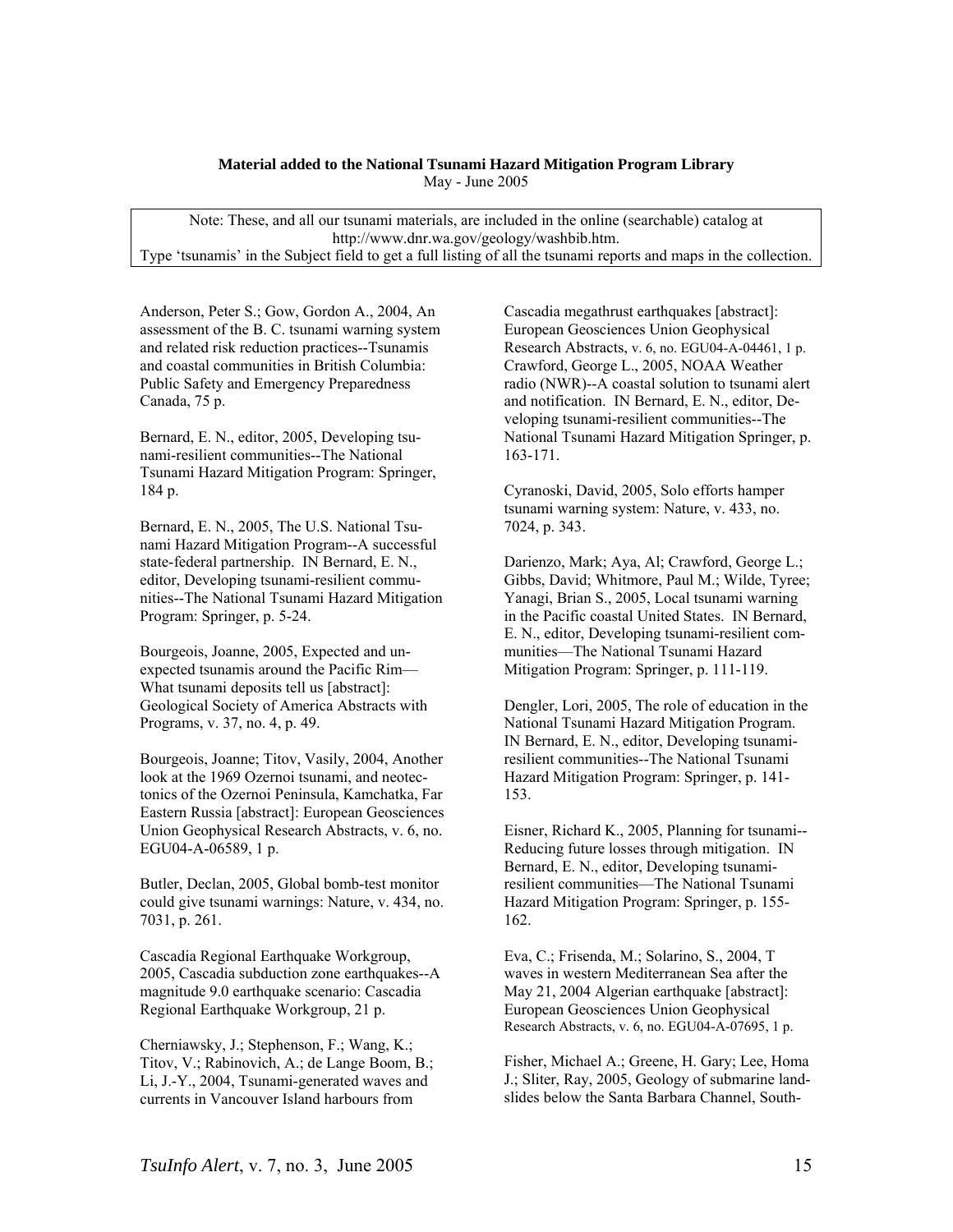ern California, and their potential tsunami hazard [abstract]: Geological Society of America Abstracts with Programs, v. 37, no. 4, p. 98.

Fokaefs, A.; Papadopoulos, G., 2004, Tsunamis in the area of Cyprus and the Levantine Sea [abstract]: European Geosciences Union Geophysical Research Abstracts, v. 6, no. EGU04-A-00858, 1 p.

Gazioglu, C.; Yucel, Z. Y.; Alpar, B.; Dogan, E., 2004, Morphological features of major submarine landslides of Marmara Sea [abstract]: European Geosciences Union Geophysical Research Abstracts, v. 6, no. EGU04-A-06870, 1 p.

Gelfenbaum, Guy; Lesser, Giles; Jaffe, Bruce, 2004, Modeling coastal morphological response to co-seismic subsidence and tsunamis [abstract]: European Geosciences Union Geophysical Research Abstracts, v. 6, no. EGU04-A-04464, 1 p.

Gelfenbaum, Guy; Jaffe, Bruce, 2003, Erosion and sedimentation from the 17 July, 1998 Papua New Guinea tsunami: Pure and Applied Geophysics, v. 160, no. 10-11, p. 1969-1999.

GeoWorld, 2005, USGS focuses on California landslides, tsunami response: GeoWorld, v. 18, no. 3, p. 15.

GeoWorld, 2005, Plan adds tsunami funding for global monitoring system: GeoWorld, v. 18, no. 3, p. 14.

GeoWorld, 2005, Indian Ocean earthquake and tsunami examined: GeoWorld, v. 18, no. 2, p. 10-11.

GeoWorld, 2005, Warning center poised for tsunamis: GeoWorld, v. 18, no. 2, p. 14.

Gonzalez, Frank I.; Bernard, Eddie N.; Meinig, Christian; Eble, Marie C.; Mofjeld, Harold O.; Stalin, Scott, 2005, The NTHMP tsunameter network. IN Bernard, E. N., editor, Developing tsunami-resilient communities--The National Tsunami Hazard Mitigation Program: Springer, p. 25-39.

Gonzalez, Frank I.; Titov, Vasily V.; Mofjeld, Harold O.; Venturato, Angie J.; Simmons, R. Scott; Hansen, Roger; Combellick, Rodney; Eisner, Richard K.; Hoirup, Don F.; Yanagi, Brian S.; Crawford, Sterling L.; Walsh, Timothy J., 2005, Progress in NTHMP hazard assessment. IN Bernard, E. N., editor, Developing tsunamiresilient communities--The National Tsunami Hazard Mitigation Program: Springer, p. 89-110.

Gower, Jim, 2005, Jason 1 detects the 26 December 2004 tsunami: Eos (American Geophysical Union Transactions), v. 86 no. 4, p. 37-38.

Gusiakov, V., 2004, Converting historical tsunami catalogs into parametric database-- Problems and possible solutions [abstract]: European Geosciences Union Geophysical Research Abstracts, v. 6, no. EGU04-A-02414, 1 p.

Gutierrez, D. 2004, Tsunami risk assessment in Quintero Harbour, central Chile [abstract]: European Geosciences Union Geophysical Research Abstracts, v. 6, no. EGU04-A-07702, 1 p.

Hasenberg, Carol S., 2005, The December 2004 Indian Ocean tsunami: The Geologic Newsletter of the Geological Society of the Oregon Country, v. 71, no. 4, p. 20.

Hasenberg, Carol, editor, 2005, Magnitude 9.0 earthquake off the west coast of northern Sumatra--2004 December 26: Geologic Newsletter of the Geological Society of the Oregon Country, v. 71, no. 2, p. 6-9, 10.

Hsu, Shu-Kun; Sibuet, Jean-Claude, 2005, Earthquake off Japan could generate strong tsunami: Eos (American Geophysical Union Transactions), v. 86, no. 17, p. 169-170.

Jaffe, Bruce E.; Gelfenbaum, Guy; Rubin, Dave M.; Peters, Robert; Anima, Roberto; Swensson, Matt; Olcese, Daniel; Anticona, Luis Bernales; Gomez, Juan Carlos; Riega, Percy Colque, 2003, Identification and interpretation of tsunami deposits from the June 23, 2001 Peru tsunami. IN Proceedings of the International Conference on Coastal Sediments 2003: World Scientific Publishing Corp.; East Meets West Productions, 1 CD.

Jayaraman, K. S., 2005, India's nuclear debate hots up after tsunami floods reactor: Nature, v. 433, no. 7027, p. 675.

Johnston, D.; Paton, D.; Crawford, G. L.; Ronan, K.; Houghton, B.; Burgelt, P., 2005, Measuring tsunami preparedness in coastal Washington, United States. IN Bernard, E. N., editor, Developing tsunami-resilient communities--The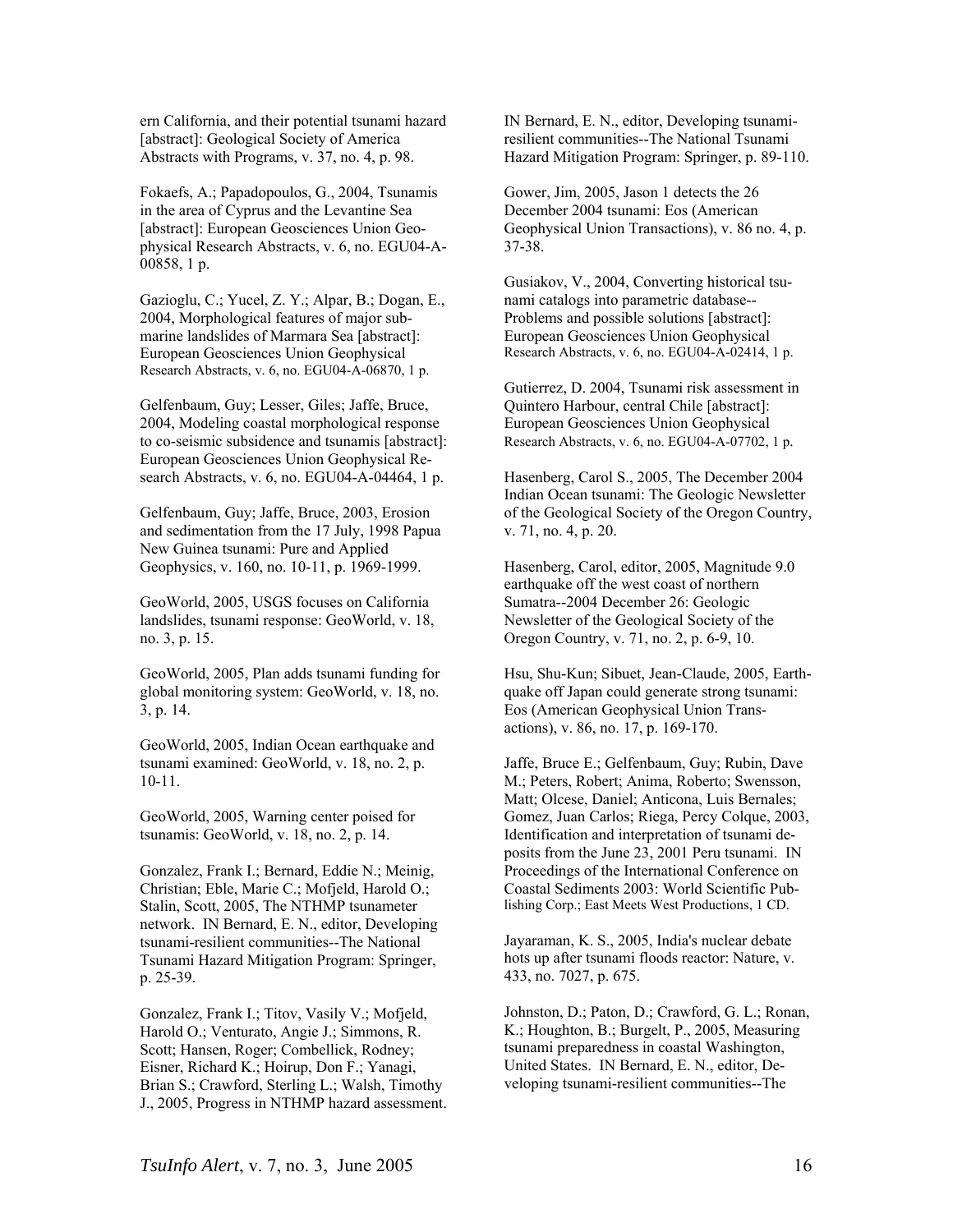National Tsunami Hazard Mitigation Program: Springer, p. 173-184.

Jonientz-Trisler,C.; Simmons, R. S.; Yanagi, B. S.; Crawford, G. L.; Darienzo, M.; Eisner, R. K.; Petty, E.; Priest, G. R., 2005, Planning for tsunami-resilient communities. IN Bernard, E. N., editor, Developing tsunami-resilient communities--The National Tsunami Hazard Mitigation Program: Springer, p. 121-139.

Kerr, Richard A., 2005, Model shows islands muted tsunami after latest Indonesian quake: Science, v. 308, no. 5720, p. 341.

King, David; Gurtner, Yetta, 2005, After the wave--A wake up warning for Australian coastal locations: Australian Journal of Emergency Management, v. 20, no. 1, p. 4-9.

Kortekaas, S.; Dawson, A. G., 2004, Tsunami vs. storm deposits--Identifying high energy coastal flooding events [abstract]: European Geosciences Union Geophysical Research Abstracts, v. 6, no. EGU04-A-01113, 1 p.

Kozelkov, A.; Zaitsev, A.; Kurkin, A.; Yalciner, A.; Pelinovsky, E., 2004, Tsunami in the Black Sea--Observations and modeling [abstract]: European Geosciences Union Geophysical Research Abstracts, v. 6, no. EGU04-A-02501, 1 p.

La Rocca, Mario; Galluzzo, Danilo; Saccorotti, Gilberto; Tinti, Stefano; Cimini, Giovanni B.; Del Pezzo, Edoardo, 2004, Seismic signals associated with landslides and with a tsunami at Stromboli volcano, Italy: Bulletin of the Seismological Society of America, v. 94, no. 5,p. 1850-1867.

Lawton, Timothy F.; Shipley, Kyle W.; Aschoff, Jennifer L.; Giles, Katherine A.; Vega, Francisco J., 2005, Basinward transport of Chicxulub ejecta by tsunami-induced backflow, La Popa basin, northeastern Mexico, and its implications for distribution of impact-related deposits flanking the Gulf of Mexico: Geology, v. 33, no. 2, p. 81-84.

Lubick, Naomi, 2005, Small tsunami in Sumatra's second earthquake: Geotimes, v. 50, no. 5, p. 34-35.

Lubick, Naomi, 2005, Tsunami devastates Asia: Geotimes, v. 50, no. 2, p. 8-9.

Lubick, Naomi, 2005, Sumatra quake stronger than thought: Geotimes, v. 50, no. 4, p.10-11.

Lubick, Naomi, 2005, Tsunami reveals ancient ruins: Geotimes, v. 50, no. 4, p. 10.

Ludwin, Ruth S.; Dennis, Robert; Carver, Deborah; McMillan, Alan D.; Losey, Robert; Clague, John; Jonientz-Trisler, Chris; Bowechop, Janine; Wray, Jacilee; James, Karen, 2005, Dating the 1700 Cascadia earthquake-- Great coastal earthquakes in native stories: Seismological Research Letters, v. 76, no. 2, p. 140-148.

Lynett, Patrick; Liu, Philip L.-F., 2005, A numerical study of the run-up generated by three-dimensional landslides: Journal of Geophysical Research, v. 110, C03006, doi:10.1029/2004JC002443, 2005, 16 p.

Maramai, A.; Graziani, L.; Tinti, S., 2004, Tsunami hazard assessment in eastern Sicily and Messina Straits (Italy) [abstract]: Geophysical Research Abstracts, v. 6, 03253.

Marris, Emma, 2005, Indian Ocean fault line poses threat of further earthquakes: Nature, v. 433, no. 7023, p. 183.

Mazova, R. Kh.; Kataeva, L. Yu., 2004 On the evolution of tsunami wave induced by underwater landslide [abstract]: European Geosciences Union Geophysical Research Abstracts, v. 6, no. EGU04-A-06499, 1 p.

McCloskey, John; Nalbant, Suleyman S.; Steacy, Sandy, 2005, Earthquake risk from co-seismic stress: Nature, v. 434, no. 7031, p. 291.

McCreery, Charles S., 2005, Impact of the National Tsunami Hazard Mitigation Program on operations of the Richard H. Hagemeyer Pacific Tsunami Warning Center. IN Bernard, E. N., editor, Developing tsunami-resilient communities--The National Tsunami Hazard Mitigation Program: Springer, p. 73-88.

McMurtry, Gary M.; Fryer, Gerard J.; Tappin, David R.; Wilkinson, Ian P.; Williams, Mark; Fietzke, Jan; Garbe-Schoenberg, Dieter; Watts, Philip, 2004, Megatsunami deposits on Kohala volcano, Hawaii, from flank collapse of Mauna Loa: Geology, v. 32, no. 9, p. 741-744.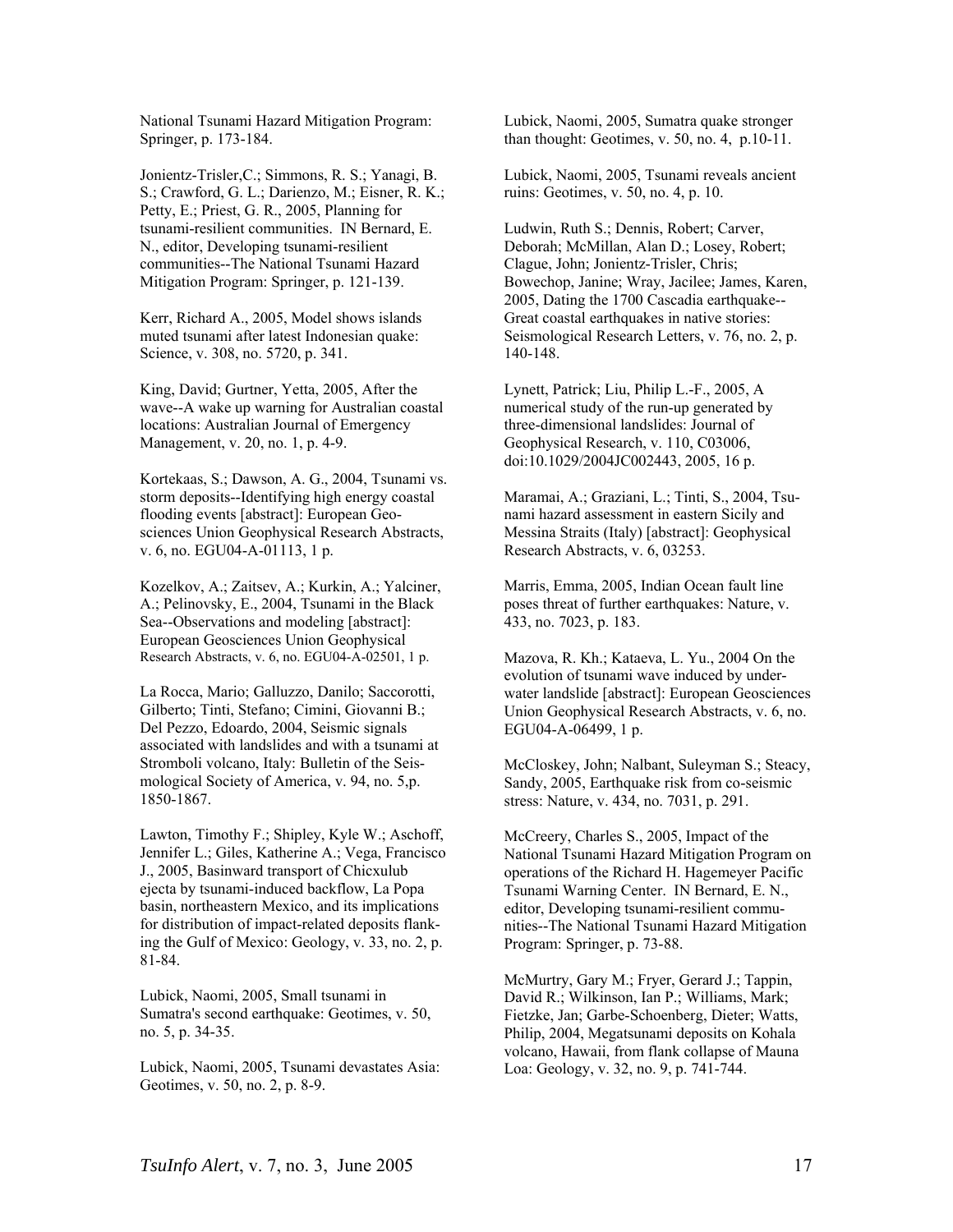Menke, W.; Levin, V., 2005, A strategy to rapidly determine the magnitude of great earthquakes: Eos (American Geophysical Union Transactions), v. 86, no. 19, p. 185, 189.

Merrifield, M.A.; Firing, Y. L.; Aarup, T.; Agricole, W.; Brundrit, G.; Chang-Seng, D.; Farre, R.; Kilonsky, B.; Knight, W.; Kong, L.; Magori, C.; Manurung, P.; McCreery, C.; Mitchell, W.; Pillay, S.; Schindele, F.; Shillington, F.; Testut, L.; Wijeratne, E. M. S.; Caldwell, P.; Jardin, J.; Nakahara, S.; Porter, F.- Y.; Turetsky, N., 2005, Tide gauge observations of the Indian Ocean tsunami, December 26, 2004: Geophysical Research Letters, v. 32, L09603, doi:10.1029/2005GL022610, 2005, 4 p.

Moskovchenko, L.; Belonkonj, V., 2004, Geomagnetic field disturbances generated by tsunami waves [abstract]: European Geosciences Union Geophysical Research Abstracts, v. 6, no. EGU04-A-00808, 1 p.

Nation, Larry, 2005, 'When' is geohazard frustration—Tsunami disaster illustrates enigma: AAPG Explorer, v. 26, no. 2, p. 4, 6.

Okal, E.; Synolakis, C.; Imamura, F.; Borrero, J.; ITST members, 2004, 1992-2003--A decade of tsunami field surveys [abstract]: European Geosciences Union Geophysical Research Abstracts, v. 6, no. EGU04-A-07715, 1 p.

Oppenheimer, David H.; Bittenbinder, Alex N.; Bogaert, Barbara M.; Buland, Raymond P.; Dietz, Lynn D.; Hansen, Roger A.; Malone, Stephen D.; McCreery, Charles S.; Sokolowski, Thomas J.; Whitmore, Paul M.; Weaver, Craig S., 2005, The seismic project of the National Tsunami Hazard Mitigation Program. IN Bernard, E. N., editor, Developing tsunamiresilient communities--The National Tsunami Hazard Mitigation Program: Springer, p. 59-72.

Papadopoulos, G. A.; Imamura, F.; Minoura, K.; Takahashi, T.; Kuran, U.; Yalciner, A. C., 2004, Strong earthquakes and tsunamis in the east Hellenic arcc [abstract]: European Geosciences Union Geophysical Research Abstracts, v. 6, no. EGU04-A-03212, 1 p.

Preuss, Jane, 2005, Learning from Sri Lanka--A wake up call for coastal hazards mitigation: Natural Hazards Observer, v. 29, no. 5, p. 8-9.

Punke, Michele; Meigs, Andrew, 2005, Investigation of a 12,000 year record of Cascadia tsunamis and coastal subsidence in Oregon [abstract]: Geological Society of America Abstracts with Programs, v. 37, no. 4, p. 41.

Ress, Steven W., 2005, Aurora well records tsunami-generating Indian Ocean earthquake: Natural Resource Link [University of Nebraska], v. 5, no. 1, p. 13.

Sawai, Yuki; Satake, Kenji; Kamataki, Takanobu; Nasu, Hiroo; Shishikura, Masanobu; Atwater, Brian F.; Horton, Benjamin P.; Kelsey, Harvey M.; Nagumo, Tamotsu; Yamaguchi, Masaaki, 2004, Transient uplift after a 17thcentury earthquake along the Kuril subduction zone: Science, v. 306, no. 5703, p. 1918-1920.

Synolakis, C.; Borrero, J.; Eskijian, M.; McCarthy, D., 2004, Tsunami standards and guidelines for marine terminals [abstract]: European Geosciences Union Geophysical Research Abstracts, v. 6, no. EGU04-A-06653, 1 p.

Tappin, D. R.; McMurtry, G. M.; Watts, P., 2004, Dating submarine landslides--The July 17th 1998 Papua New Guinea event [abstract]: European Geosciences Union Geophysical Research Abstracts, v. 6, no. EGU04-A-06067, 1 p.

Tappin, D. R.; McMurtry, G. M.; Sellwood, B. W.: Williams, M.: Wilkinson, I. P.: Fryer, G. J.: Watts, Philip., 2004, Tsunami deposits from the submarine landslides of Hawaiian giant--Fact or fiction?[abstract]: European Geosciences Union Geophysical Research Abstracts, v. 6, no. EGU04-A-06087, 1 p.

Teissere, Ron, 2005, Washington prepares for tsunamis and other geologic hazards: TsuInfo Alert, v. 7, no. 1, p. 10.

Tinti, S.; Pagnoni, G.; Zaniboni, F.; Armigliato, A., 2004, The landslides and the tsunamis occurred at Stromboli Island (Italy) on December 30, 2002--Results of recent numerical simulations [abstract]: European Geosciences Union Geophysical Research Abstracts, v. 6, no. EGU04-A-02229, 2 p.

Tinti, S.; Manucci, A.; Armigliato, A.; Pagnoni, G.; Zaniboni, F.; Maramai, A.; Graziani, L., 2004, The 30th December 2002 tsunami in Stromboli--Sequence of the events reconstructed from the eyewitness accounts [abstract]: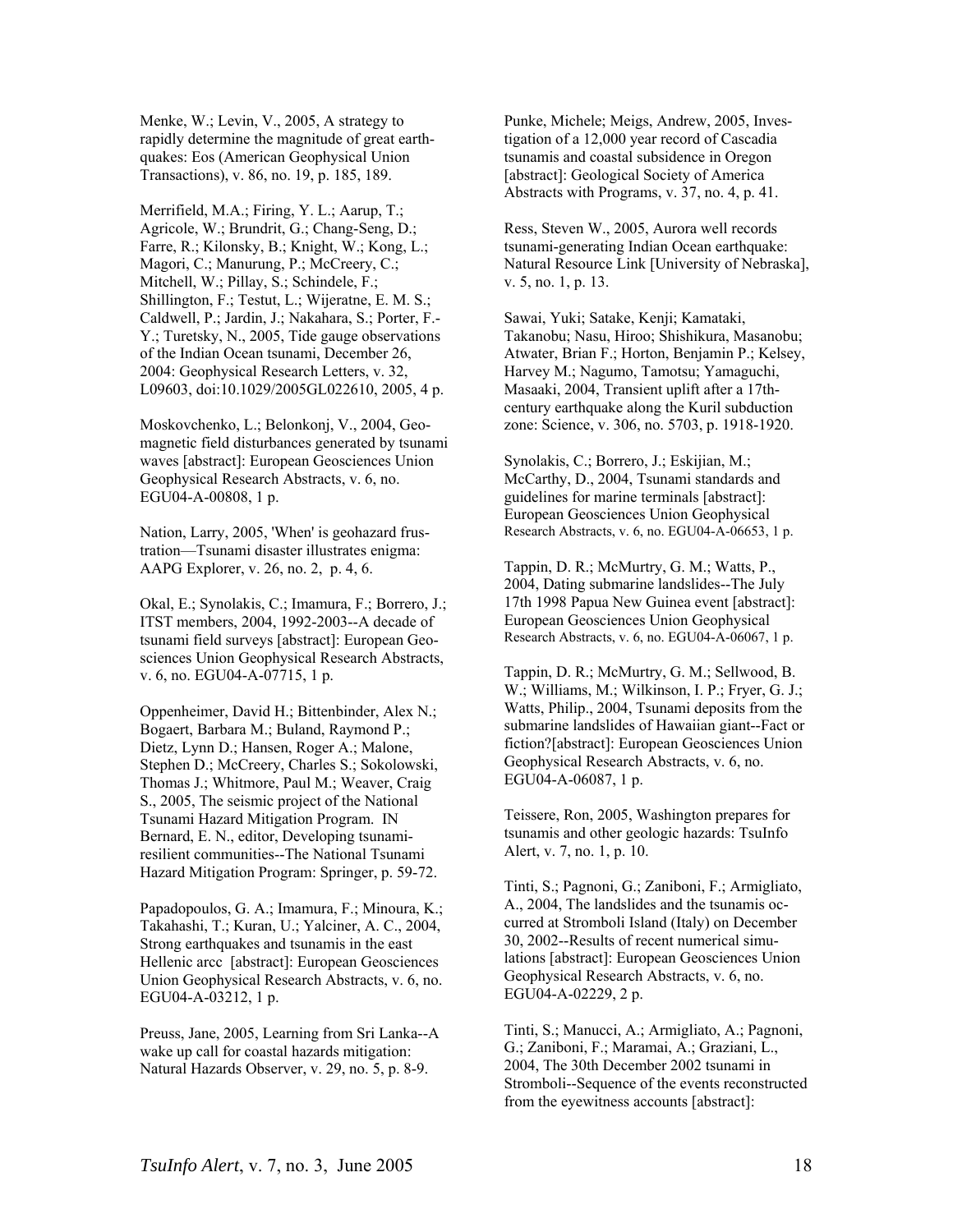European Geosciences Union Geophysical Research Abstracts, v. 6, no. EGU04-A-03354, 1 p.

Tinti, S.; Armigliato, A.; Pagnoni, G., 2004, The tsunamigenic potential of recently mapped normal faults offshore eastern Sicily (Italy)--A possible source for the January 11, 1693 tsunami? [abstract]: European Geosciences Union Geophysical Research Abstracts, v. 6, no. EGU04-A-002243, 1 p.

Tinti, S.; Tonini, R., 2004, Ground deformations induced on a coast by the attack of a tsunami [abstract]: European Geosciences Union Geophysical Research Abstracts, v. 6, no. EGU04 - A-03644, 1 p.

Titov, Vasily V.; Gonzalez, Frank I.; Bernard, E. N.; Eble, Marie C.; Mofjeld, Harold O.; Newman, Jean C.; Venturato, Angie J., 2005, Realtime tsunami forecasting--Challenges and solutions. IN Bernard, E. N., editor, Developing tsunami-resilient communities--The National Tsunami Hazard Mitigation Program: Springer, p. 41-58.

Trainor, Joseph; Kendra, James, 2005, More than a wave--Exploring the social impacts of the Indian Ocean tsunami: Natural Hazards Observer, v. 29, no. 5, p. 1-3.

Tyler, R. H., 2005, A simple formula for estimating the magnetic fields generated by tsunami flow: Geophysical Research Letters, v. 32, L09608, doi:10.1029/2005GL022429, 2005, 4 p.

U.S. Geological Survey; Earthquake Engineering Research Institute; National Science Foundation; Geological Survey and Mines Bureau of Sri Lanka; GeoEnvironmental Consultants of New Zealand, 2005, The December 26, 2004 Indian Ocean tsunami--Initial findings on tsunami sand deposits, damage, and inundation in Sri Lanka: U.S. Geological Survey, online http://walrus.wr.usgs.gov/tsunami/srilanka05/.

U.S. National Oceanic and Atmospheric Administration Alaska Sea Grant College Program; Alaska Division of Homeland Security and Emergency Management; University of Alaska, Fairbanks, Geophysical Institute, 2004, Ocean fury--Tsunamis in Alaska: Moving Images, 1 VHS video, 25 min.

Walder, Joseph S.; Watts, Philip; Sorensen, Oscar E.; Janssen, Kenneth, 2003, Tsunamis generated by subaerial mass flows: Journal of Geophysical Research, v. 108, no. B5, 2236, doi:10.1029/2001JB000707, 2003.

Walsh, Timothy J., 2005, Is Washington State ready for a great earthquake and local tsunami?: DGER News, v. 2, no. 1, p. 1, 4-7.

Washington Military Department Emergency Management Division; Pacific County Emergency Management, 2005, Tsunami! Evacuation map for Ocean Park and vicinity: Washington Division of Geology and Earth Resources, 1 sheet.

Washington Department of Natural Resources, Division of Geology and Earth Resources, 2005, Tsunami! Evacuation map for Ocean Shores and vicinity: Washington Department of Natural Resources, Division of Geology and Earth Resources, 1 sheet.

Washington Department of Natural Resources, Division of Geology and Earth Resources, 2005, Tsunami! Evacuation map for Raymond and South Bend: Washington Department of Natural Resources, Division of Geology and Earth Resources, 1 sheet.

Washington Department of Natural Resources, Division of Geology and Earth Resources, 2005, Tsunami! Evacuation map for Westport, Grayland, and Ocosta: Washington Department of Natural Resources, Division of Geology and Earth Resources, 1 sheet.

Washington Department of Natural Resources, Division of Geology and Earth Resources, 2005, Tsunami! Evacuation map for Aberdeen and Hoquiam: Washington Department of Natural Resources, Division of Geology and Earth Resources, 1 sheet.

Washington Department of Natural Resources, Division of Geology and Earth Resources, 2005, Tsunami! Evacuation map for Cosmopolis and South Aberdeen: Washington Department of Natural Resources, Division of Geology and Earth Resources, 1 sheet.

Washington Department of Natural Resources, Division of Geology and Earth Resources, 2005, Tsunami! Evacuation map for North Cove and Tokeland: Washington Department of Natural Resources, Division of Geology and Earth Resources, 1 sheet.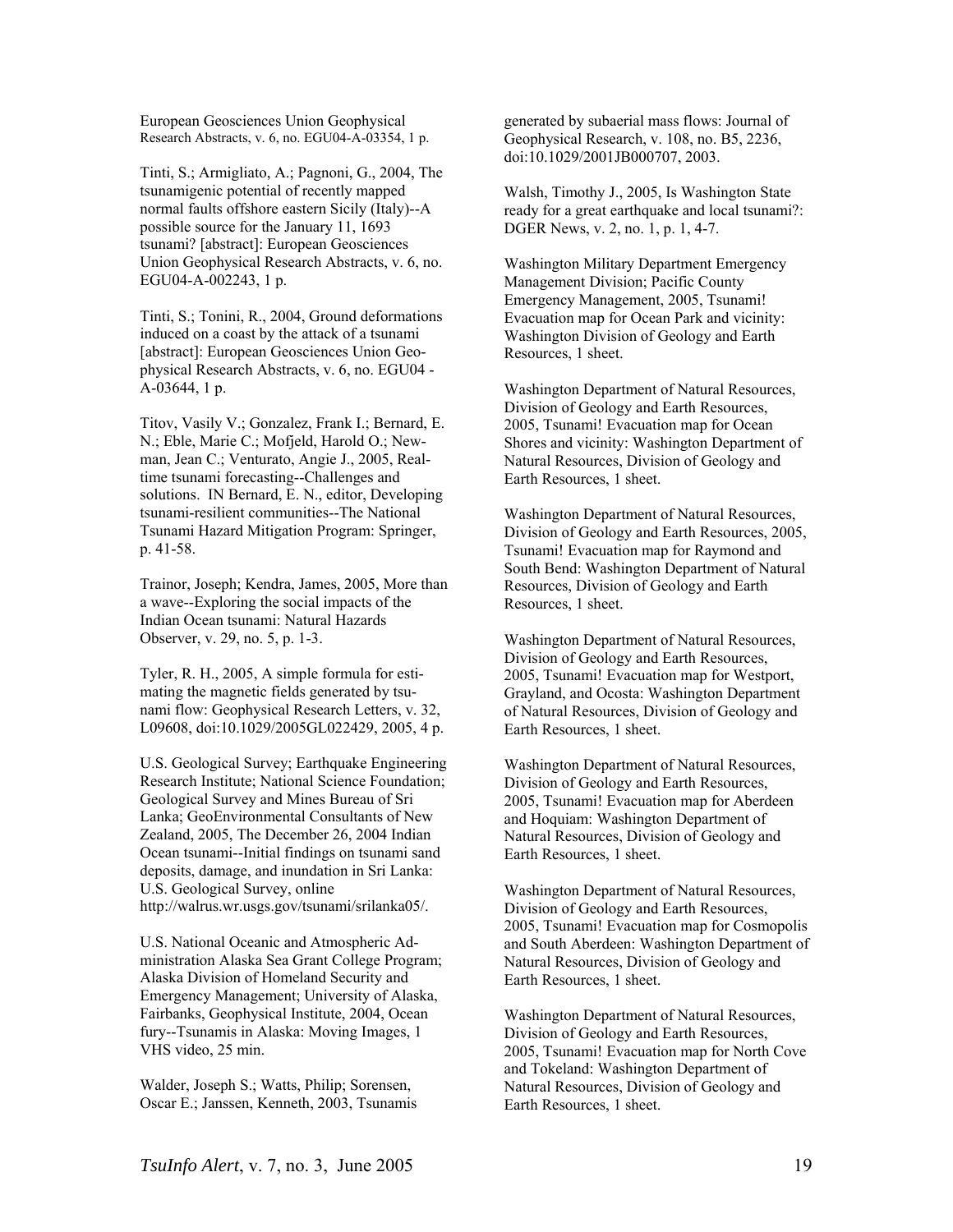Washington Department of Natural Resources, Division of Geology and Earth Resources, 2005, Tsunami! Evacuation map for Long Beach and Ilwaco: Washington Department of Natural Resources, Division of Geology and Earth Resources, 1 sheet.

Washington Department of Natural Resources, Division of Geology and Earth Resources, 2005, Tsunami! Evacuation map for Copalis Beach, Pacific Beach, and Ocean City: Washington Department of Natural Resources, Division of Geology and Earth Resources, 1 sheet.

Washington Department of Natural Resources, Division of Geology and Earth Resources, 2005, Tsunami! Evacuation map for Bay Center and vicinity: Washington Department of Natural Resources, Division of Geology and Earth Resources, 1 sheet.

Watts, P.; Grilli, Stephan T., 2004, Sensitivity analysis of underwater landslide tsunami generation [abstract]: European Geosciences Union Geophysical Research Abstracts, v. 6, no. EGU04-A-06367, 1 p.

Watts, P.; Waythomas, C. F., 2003, Theoretical analysis of tsunami generation by pyroclastic flows: Journal of Geophysical Research, v. 108, no. B12, 2563, doi:10.1029/2002JB002265, 21 p.

Zahibo, N.; Pelinovsky, E.; Kozelkov, A., 2004, The July 12, 2003 Montserrat tsunami [abstract]: European Geosciences Union Geophysical Research Abstracts, v. 6, no. EGU04-A-00878, 1 p.

Zahibo, N.; Pelinovsky, E.; Kurkin, A.; Kozelkov, A., 2004, Estimation of far-field tsunami potential for the Caribbean coast based on numerical simulation[abstract]: European Geosciences Union Geophysical Research Abstracts, v. 6, no. EGU04-A-00883 1 p. ♦

### **Indian Ocean – Andaman Island Earthquakes, 2004-2005**

"The fault slipped by as much as 50 feet (15 meters) in places, averaging about 33 feet (10 meters) of displacement along the segment off the northwestern tip of Sumatra where the quake was centered.

The earthquake rupture ran a distance equivalent to the area from Jacksonville, Fla., to Boston, Mass.," said Charles Ammon, a geoscientist at Penn State University and lead author of one of the reports (May issue of *Science*). "This earthquake lasted just under 10 minutes, while most large earthquakes take only a few seconds."

From the epicenter, the rupture expanded along the fault at a speed of about 1.5 miles 92.5 kilometers) per second toward the north-northwest."

From: http://www.infozine.com/news/ stories/op/storiesView/sid/7293/ Analysis of the Sumatra-Andaman Earthquake Reveals Longest Fault Rupture Ever ♦

### ≈≈≈≈≈

### STATE EMERGENCY MANAGEMENT **OFFICES**

Alaska Dept of Military & Veteran Affairs Division of Homeland Security & Emergency Mgmt. PO Box 5750 Fort Richardson, AK 99505-5750 (907) 428-7000; toll-free 800-478-2337 Fax (907) 428-7009 http://www.ak-prepared.com/

> California Office of Emergency Services PO Box 419047 Rancho Cordova, CA 95741-9047 (916) 845-8911; Fax (916) 845-8910 http://www.oes.ca.gov/

Hawaii State Civil Defense, Dept. of Defense 3949 Diamond Head Road Honolulu, HI 96816-4495 (808) 734-2161; Fax (808) 733-4287 http://www.scd.state.hi.us

Oregon Division of Emergency Management 595 Cottage Street NE Salem, OR 97310 (503) 378-2911, ext. 225; Fax (503) 588-1378 http://www.oregon.gov/osp/oem

> Washington State Military Dept. Emergency Management Division Camp Murray, WA 98430-5122 (253) 512-7067; Fax (253) 512-7207 http://emd.wa.gov

> Provincial Emergency Program 455 Boleskin Road Victoria, BC V8Z 1E7 Canada (250) 952-4913; Fax (250) 952-4888 http://www.pep.bc.ca/

> > *corrected 2-15-2005*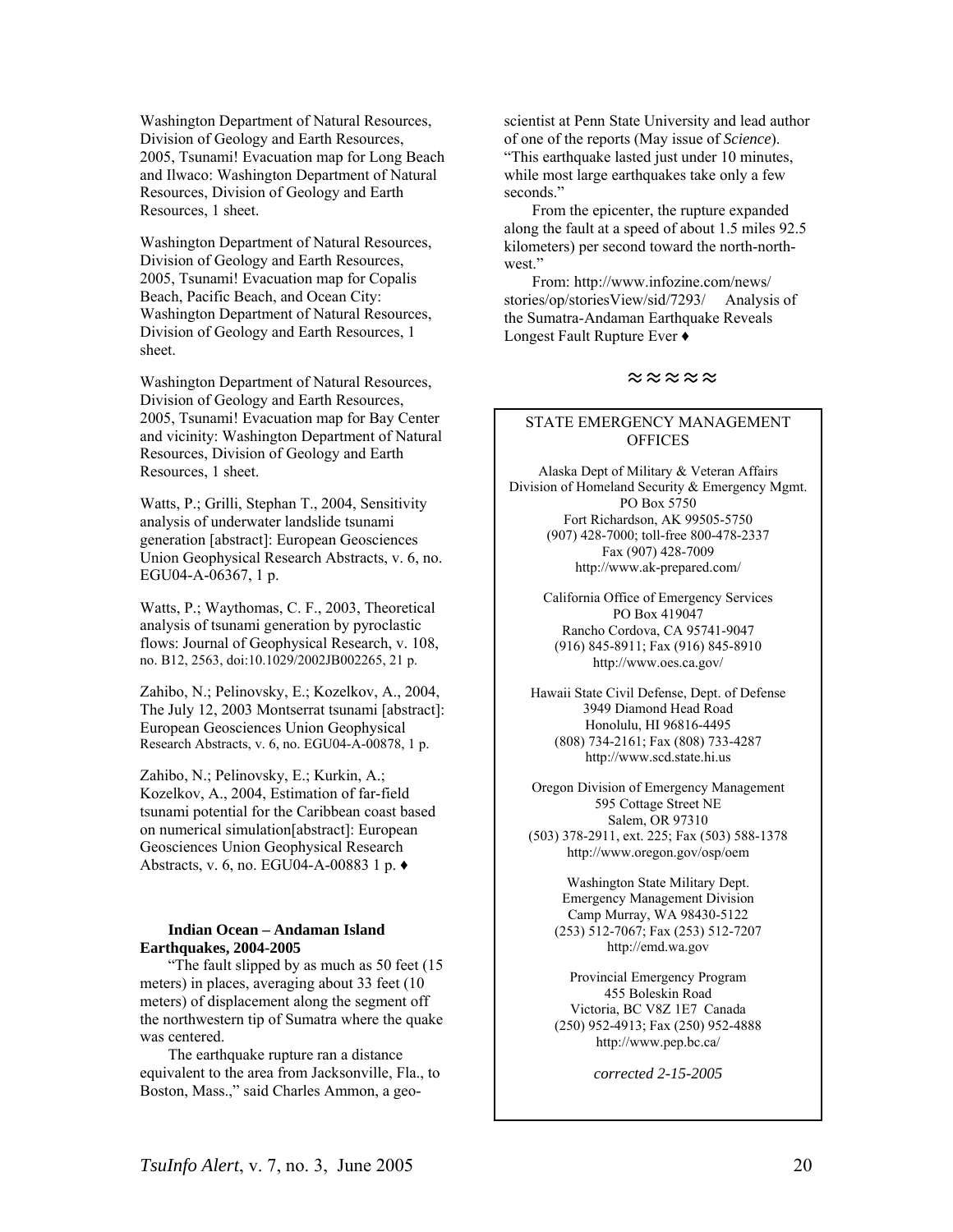#### **NATIONAL TSUNAMI HAZARD MITIGATION PROGRAM STEERING GROUP**

#### **NOAA**

Jeff LaDouce, Chairman NOAA/NWS Pacific Region, 737 Bishop St., Suite 2200 Honolulu, HI 96813-3213 Ph: 808-532-6416; Fax: 808-532-5569 Jeff.Ladouce@noaa.gov

Landry Bernard, NOAA/NDBC Bldg 1100 Room 361C Stennis Space Center, MS 39529-6000 Ph: 228-688-2490; Fax: 228-688-3153 Landry.Bernard@noaa.gov

Eddie Bernard, NOAA/PMEL 7600 Sand Point Way NE Seattle, WA 98115-6349 Ph: 206-526-6800; Fax: 206-526-6815 Eddie.N.Bernard@noaa.gov

Frank González, NOAA/PMEL 7600 Sand Point Way NE Seattle, WA 98115-6349 Ph: 206-526-6803; Fax: 206-526-6485 Frank.I.Gonzalez@noaa.gov

James Partain, Alaska Region NOAA/NWS, 222 W. 7th Ave., #23 Anchorage, AK 99513-7575 Ph: 907-271-5131; Fax: 907-271-3711 James.Partain@noaa.gov

Laura Kong, Director, ITIC 737 Bishop St., Suite 2200 Honolulu, HI 96813 Ph: 808-532-6423; Fax: 808-532-5576 Laura.Kong@noaa.gov

#### **DHS/FEMA**

Chris Jonientz-Trisler, DHS/FEMA Region X, Earthquake Program Mgr. 130 228th St. SW Bothell, WA 98021-9796 Ph: 425-487-4645; Fax: 425-487-4613 Chris.jonientztrisler@dhs.gov

Michael Hornick DHS/FEMA Region IX 1111 Broadway, Suite 1200 Oakland, CA 94607 Ph: 510-627-7260; Fax: 510-627-7147 michael.hornick@dhs.gov

#### **USGS**

David Oppenheimer, USGS 345 Middlefield Rd., MS 977 Menlo Park, CA 94025 Ph: 650-329-4792; Fax: 650-329-4732 oppen@usgs.gov

Craig Weaver, USGS c/o Geophysics Box 351650 University of Washington Seattle, WA 98195-1650 Ph: 206-553-0627; Fax: 206-553-8350 craig@ess.washington.edu

**NSF**  Juan M. Pestana, Sc.D., P.E. NSF Tsunami Program Manager The National Science Foundation 4201 Wilson Blvd.

Arlington, VA 2230 Ph.: 703-292-7004 jpestana@nsf.gov

#### **Alaska**

R. Scott Simmons Alaska Division of Homeland Security and Emergency Management P.O. Box 5750, Suite B-210, Bldg. 49000 Fort Richardson, AK 99505-5750 Ph: 907-428-7016; Fax: 907-428-7009 scott\_simmons@ak-prepared.com

Ervin Petty (Alt.), Alaska Division of Homeland Security and Emergency Management P.O. Box 5750, Suite B-210, Bldg. 49000 Fort Richardson, AK 99505-5750 Ph: 907-428-7015; Fax: 907-428-7009 ervin petty@ak-prepared.com

Roger Hansen, Geophysical Institute, University of Alaska, P.O. Box 757320 903 Koyukuk Dr. Fairbanks, AK 99775-7320 Ph: 907-474-5533; Fax: 907-474-5618 roger@GISEIS.alaska.edu

Rodney Combellick (Alt.) Alaska Dept. of Natural Resources Div. of Geological & Geophysical Surveys 3354 College Road Fairbanks, AK 99709 Ph: 907-451-5007; Fax: 907-451-5050 rod@dnr.state.ak.us

#### **California**

Richard Eisner, FAIA Governor's Office Of Emergency Services 1300 Clay St., Ste. 400 Oakland, California 94612 Ph: 510-286-0888; Fax: 510-663-5339 Rich\_Eisner@oes.ca.gov

Michael S. Reichle, Acting State Geologist, Dept of Conservation California Geological Survey 801 "K" Street, MS 12-30 Sacramento CA 95814-3530 Ph: 916-324-1444; Fax 916-445-5718 mreichle@consrv.ca.gov

Don Hoirup, Jr., California Geological Survey , Dept. of Conservation 801 K Street, MS 12-31 Sacramento, CA 95814-3531 Ph: 916-324-7354 ; Fax: 916-445-3334 dhoirup@consrv.ca.gov

#### **Hawaii**

Brian Yanagi, Earthquake Program Manager Civil Defense Division, State of Hawaii 3949 Diamond Head Rd. Honolulu, HI 96816-4495 Ph: 808-733-4300 ext. 552; Fax: 808-733-4287 byanagi@scd.hawaii.gov

Glenn Bauer, State Geologist Dept. of Land and Natural Resources Division of Water Resource Management P.O. Box 621 Honolulu, HI 96809 Ph: 808-587-0263; Fax: 808-587-0219

glenn.r.bauer@hawaii.gov

Sterling Yong, State Floodplain Coordinator Dept. of Land and Natural Resources Engineering Division, P.O. Box 373 Honolulu, HI 96809 Ph.: 808-587-0248; Fax: 808-587-0283 Sterling.S.Yong@hawaii.gov

#### **Oregon**

Jay Wilson, Oregon Emergency Management, P.O. Box 14370 Salem, OR 97309-5062 Ph: 503-378-2911 Ext. 22237; Fax: 503-373-7833 jmwilson@oem.state.or.us

George Priest, Coastal Section Supervisor Oregon Dept. of Geology & Mineral Ind. Coastal Field Office, 313 SW 2nd, Suite D Newport, OR 97365 Ph: 541-574-6642; Fax: 541-265-5241 george.priest@dogami.state.or.us

Jonathan C. Allan (Alt.) Oregon Dept. of Geology & Mineral Ind. , Coastal Field Office, 313 SW 2nd, Suite D Newport, OR 97365 Ph: 541-574-6658; Fax: 541-265-5241 jonathan.allan@dogami.state.or.us

#### **Washington**

George Crawford, Washington. State Military Dept., Emergency Management Division Camp Murray, WA 98430-5122 Ph: 253-512-7067; Fax: 253-512-7207 g.crawford@emd.wa.gov

Timothy Walsh, Division of Geology & Earth Resources P.O. Box 47007 Olympia, WA 98504-7007 Ph: 360-902-1432; Fax: 360-902-1785 tim.walsh@wadnr.gov

From: http://www.pmel.noaa.gov/tsunamihazard/tsuhaz.htm March 21, 2005♦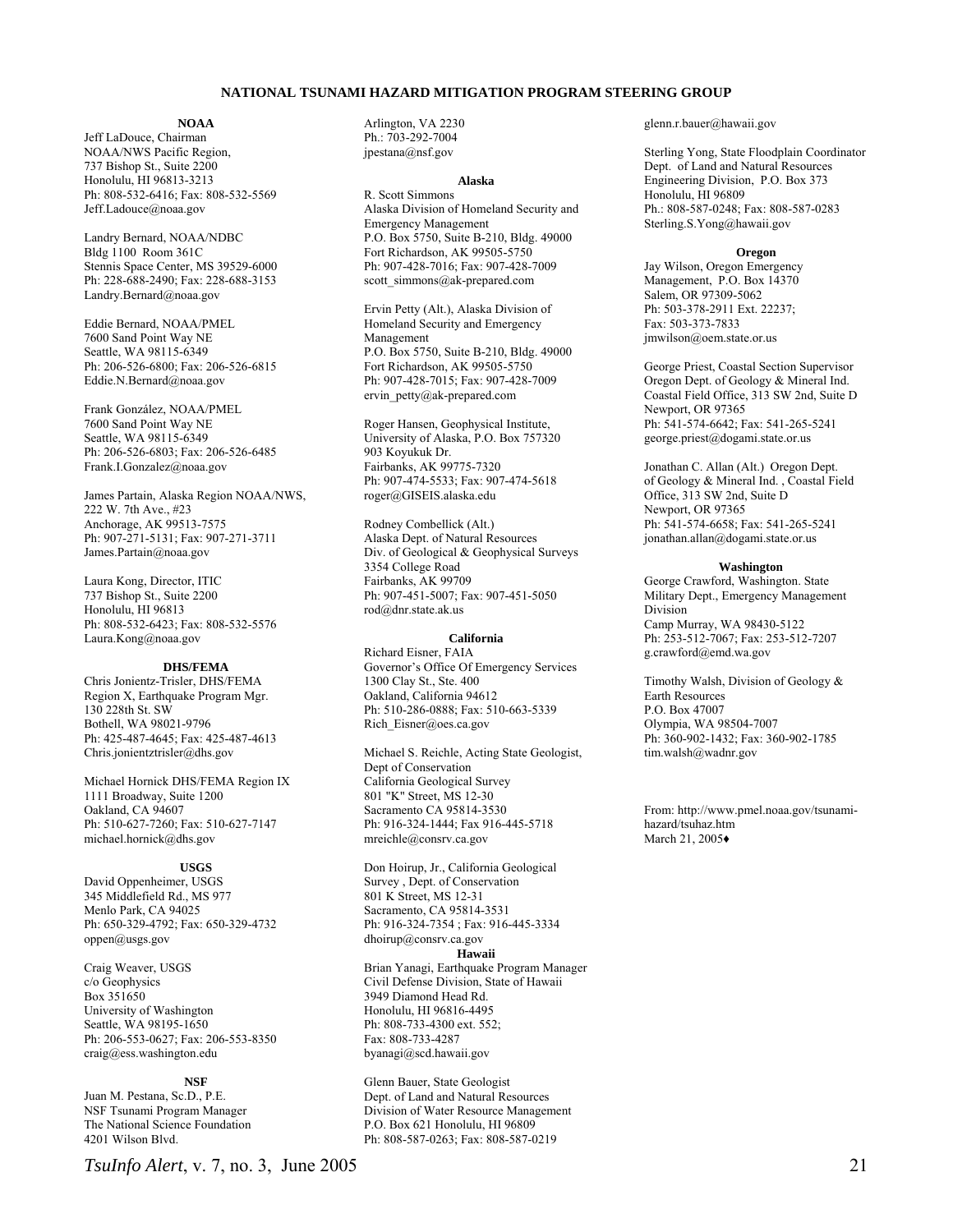To reserve tsunami videos, contact *TsuInfo Alert* Video Reservations, Lee Walkling, Division of Geology and Earth Resources Library, 1111 Washington St. SE, MS 47007, Olympia, WA 98504-7007; or e-mail lee.walkling@wadnr.gov

Adventures of Disaster Dudes (14 min.). Preparedness for preteens. American Red Cross.

The Alaska Earthquake, 1964 (20 min.) Includes data on the tsunamis generated by that event.

Business Survival Kit for Earthquakes  $\&$ Other Disasters; What every business should know before disaster strikes (27 min.). Global Net Productions for the Cascadia Regional Earthquake Workgroup, 2003. With CD disaster planning toolkit & other data.

Cannon Beach Fire District Community Warning System (COWS) (21 min.) Explains why Cannon Beach chose their particular warning system.

Cascadia: The Hidden Fire–An Earthquake Survival Guide (10 min.). Global Net Productions, 2001. A promo for a documentary about the Cascadia subduction zone and the preparedness its existence demands of Alaska, Oregon and Washington states. Includes mention of tsunamis.

Disasters are Preventable (22 min.) Ways to reduce losses from various kinds of disasters through preparedness and prevention.

Disaster Mitigation Campaign (15 min.). Ameri-can Red Cross; 2000 TV spots. Hurricanes, high winds, floods, earthquakes.

Earthquake...Drop, Cover & Hold (5 min.). Washington Emergency Management Division. 1998.

Forum: Earthquakes & Tsunamis (2 hrs.). CVTV-23, Vancouver, WA (January 24, 2000). 2 lectures: Brian Atwater describes the detective work and sources of infor-mation about the Jan. 1700 Cascadia earthquake and tsunami; Walter C. Dudley talks about Hawaiian tsunamis and warning systems.

Killer Wave: Power of the Tsunami (60 min.).National Geographic video.

Mitigation: Making Families and Communities Safer (13 min.) American Red Cross.

Not Business as Usual: Emergency Planning for Small Businesses, sponsored by CREW (Cascadia Regional Earthquake Workgroup) (10 min.), 2001. Discusses disaster preparedness and business continuity. Although it was made for Utah, the multi- hazard issues remain valid for everyone. Websites are included at the end of the video for further information and for the source of a manual for emergency preparedness for businesses.

Numerical Model Aonae Tsunami–7-12-93 (animation by Dr. Vasily Titov) and Tsunami Early Warning by Glenn Farley, KING 5 News (The Glenn Farley portion cannot be rebroadcast.)

Ocean Fury--Tsunamis in Alaska (25 min.) VHS and **DVD**. Produced by Moving Images for NOAA Sea Grant College Program, 2004.

The Prediction Problem (58 min.) Episode 3 of the PBS series "Fire on the Rim." Explores earthquakes and tsunamis around the Pacific Rim

Protecting Our Kids from Disasters (15 min.) Gives good instructions to help parents and volunteers make effective but low-cost, nonstructural changes to child care facilities, in preparation for natural disasters. Accompanying booklet. Does NOT address problems specifically caused by tsunamis.

The Quake Hunters (45 min.) A good mystery story, explaining how a 300-year old Cascadia earthquake was finally dated by finding records in Japan about a rogue tsunami in January 1700

Raging Planet; Tidal Wave (50 min.) Produced for the Discovery Channel in 1997, this video shows a Japanese city that builds walls against tsunamis, talks with scientists about tsunami prediction, and has incredible survival stories.

Raging Sea: KGMB-TV Tsunami Special. (23.5 min.) Aired 4-17-99, tsunami preparedness in Hawaii.

The Restless Planet (60 min.) An episode of "Savage Earth" series. About earthquakes, with examples from Japan, Mexico, and the 1989 Loma Prieta earthquake. Run to High Ground (14 min.). Produced by Global Net Productions for Washington Emergency Management Division and Provincial Emergency Program of British Columbia, 2004. Features storyteller Viola Riebe, Hoh Tribe. For K-6 grade levels. Have video and **DVD** versions.

Tsunami and Earthquake Video (60 min.). "Tsunami: How Occur, How Protect," "Learning from Earthquakes," "Computer modeling of alternative source scenarios."

Tsunami: Killer Wave, Born of Fire (10 min.). NOAA/ PMEL. Features tsunami destruction and fires on Okushiri Island, Japan; good graphics, explanations, and safety information. Narrated by Dr. Eddie Bernard, (with Japanese subtitles). (*continued on next page*)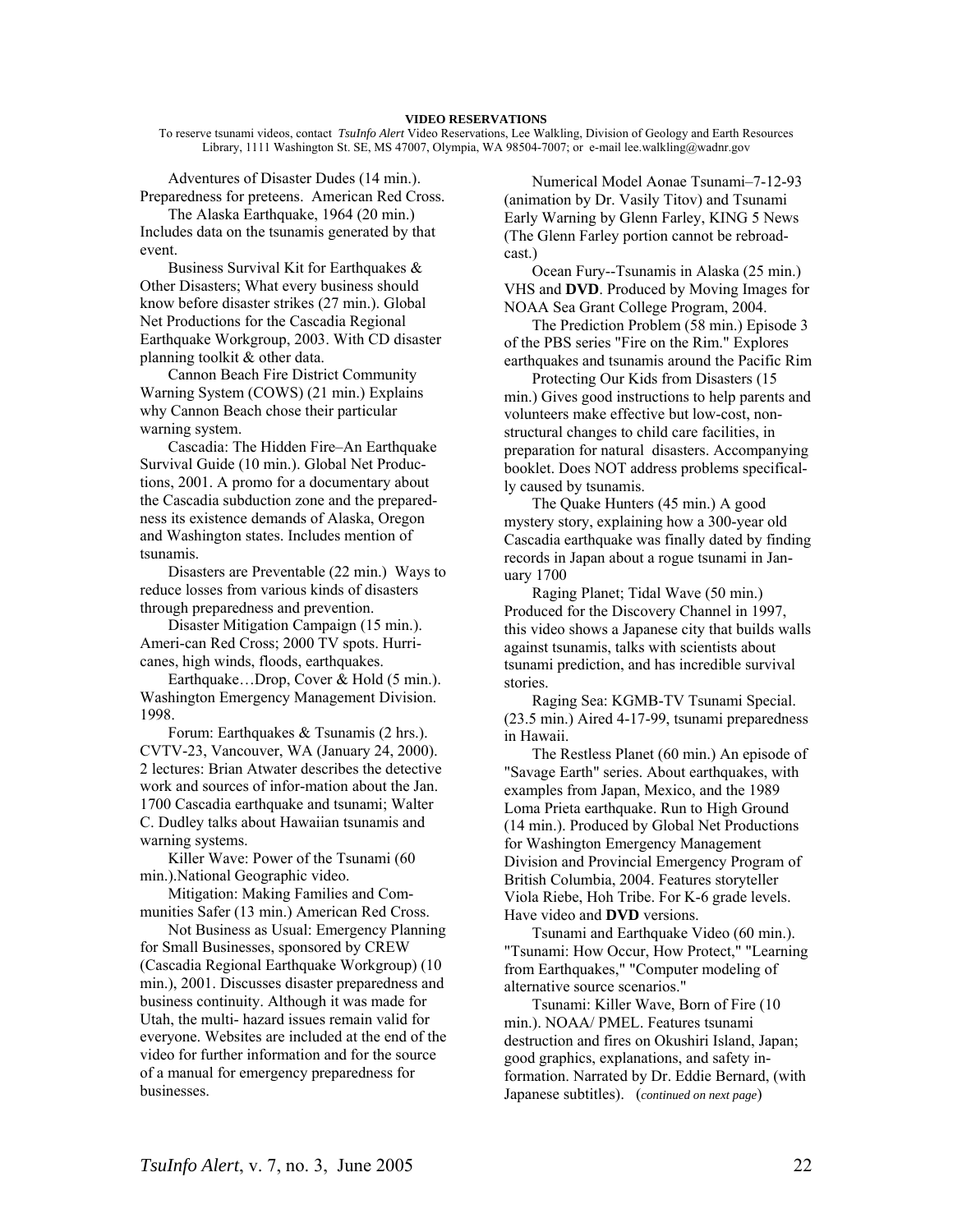Video Reservations (*continued*)

Tsunami: Surviving the Killer Waves (13 min.). 2 versions, one with breaks inserted for discussion time.

Tsunami Chasers (52 min.). Costas Synolakis leads a research team to Papua New Guinea to study submarine landslide-induced tsunamis. Beyond Productions for the Discovery Channel.

Tsunami Evacuation PSA (30 sec.). DIS Interactive Technologies for WA Emergency Management Division. 2000.

Understanding Volcanic Hazards (25 min.). Includes information about volcano-induced tsunamis and landslides.

The Wave: a Japanese Folktale (9 min.) Animated film to start discussions of tsunami preparedness for children.

Waves of Destruction (60 min.) An episode of the "Savage Earth" series. Tsunamis around the Pacific Rim.

Who Wants to be Disaster Smart? (9 min.). Washington Military Department/Emergency Management Division. 2000. A game show format, along the lines of *Who Wants to be a Millionaire*?, for teens. Questions cover a range of different hazards.

The Wild Sea: Enjoy It...Safely (7 min.) Produced by the Ocean Shores Wash. Interpretive Center, this video deals with beach safety, including tsunamis.

Updated June 2, 2005 ♦



### **Tsunami Glossary, part one**

Hereafter, in each issue of *TsuInfo Alert*, we will print selections from the *Tsunami Glossary* (ITIC and UNESCO, 2003), as space allows. **A** 

Air-coupled tsunami…..synonym for atmospheric tsunami.

Arrival time…..time of the first maximum of the tsunami waves.

Atmospheric tsunami…..tsunami-like waves generated by a rapidly moving atmospheric pressure front moving over a shallow sea at about the same speed as the waves, allowing them to couple.



### **Naval survey**

The [British] Royal Navy's hydrographic survey ship HMS Scott is mapping the ocean floor, along the tectonic boundary in the Indian Ocean where a magnitude 9 earthquake on 26 December [2004] triggered triggered huge tsunami waves.

The data from Scott's high-resolution multibeam sonar equipment will be used by scientists to help them understand better the region's geology.

Researchers involved in the project believe the images may help in the design of the tsunami early warning system to be built in the region.

Images of the ocean floor have been released and can be seen at http://www.royalnavy.mod.uk/static/pages/8296 and

http://news.bbc.co.uk/2/hi/science/nature/ 247409 stm ♦